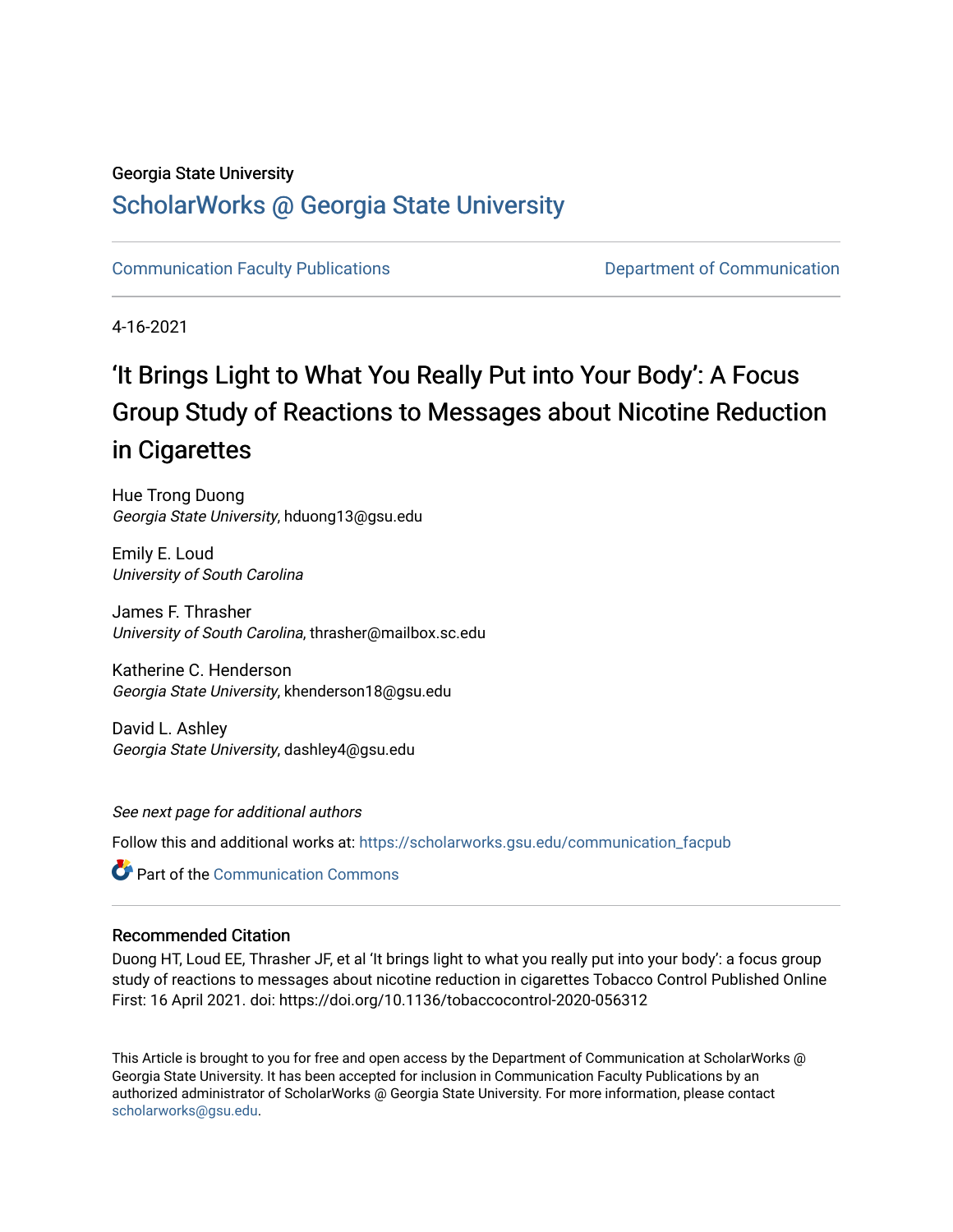#### Authors

Hue Trong Duong, Emily E. Loud, James F. Thrasher, Katherine C. Henderson, David L. Ashley, and Lucy Popova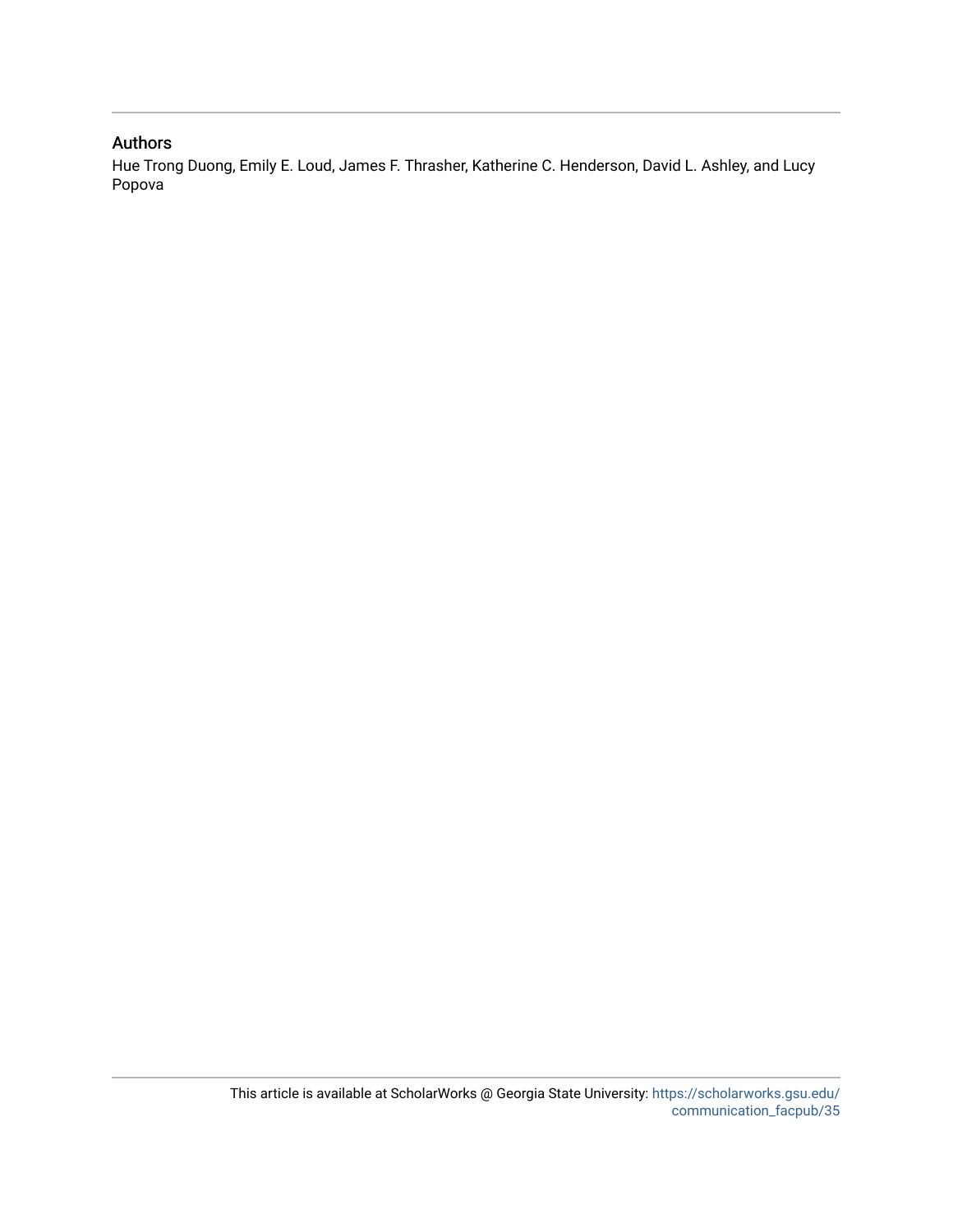## **"It Brings Light to What You Really Put into Your Body": A Focus Group Study of Reactions to Messages about Nicotine Reduction in Cigarettes**

Hue Trong Duong, PhD<sup>1</sup>, Emily E. Loud, MPH<sup>2</sup>, James F. Thrasher, PhD,<sup>2</sup> Katherine Henderson, MPH<sup>3</sup>, David L. Ashley, PhD<sup>3</sup>, Lucy Popova, PhD<sup>3</sup>

<sup>1</sup> Department of Communication, Georgia State University, Atlanta, GA, 30302, USA

<sup>2</sup> Department of Health Promotion, Education and Behavior, Arnold School of Public Health,

University of South Carolina, Columbia, USA

<sup>3</sup> School of Public Health, Georgia State University, P.O. Box 3995, Atlanta, GA, 30302, USA

Correspondence to: Lucy Popova, PhD (lpopova1@gsu.edu)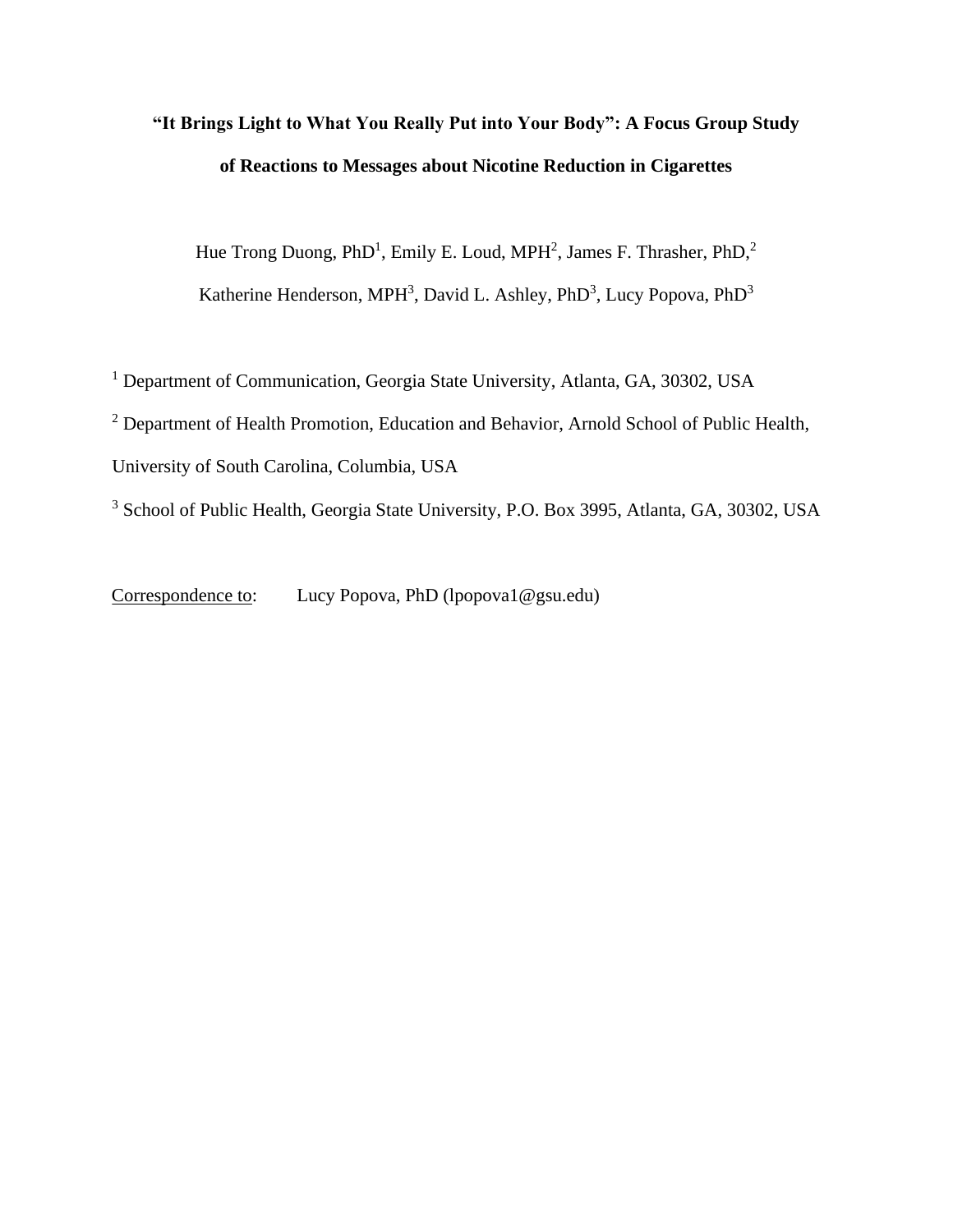#### **Abstract**

**Objective:** In 2017, the U.S. Food and Drug Administration (FDA) announced a proposed regulation to lower nicotine in cigarettes to minimally addictive levels to help smokers quit. We sought to explore effective message strategies communicating about nicotine reduction in cigarettes across the different key audiences that the regulation is most likely to influence. **Methods:** We designed four types of messages: efficacy messages, risk messages, a message about alternative sources of nicotine, and a compensation message. Sixteen virtual focus groups were conducted in Atlanta and San Francisco in April-May 2020. Data were analyzed in NVivo 12.0 using a thematic analysis approach.

**Findings:** Exclusive smokers were receptive to both efficacy messages and risk messages. Dual users were the only group that was open to resorting to alternative sources of nicotine. Former smokers were critical of these messages as promoting the new kinds of cigarettes and potentially encouraging initiation and relapse of smoking. Nonsmokers felt that efficacy messages downplayed the risks of smoking and did not scare people away from smoking. Presenting information that very low nicotine cigarettes (VLNCs) still contain harmful chemicals made smokers question continued smoking in the absence of nicotine and view VLNCs as harmful. **Conclusions:** Messages communicating about nicotine reduction in cigarettes might help to

motivate smokers to quit and can correct the misperceptions that VLNCs are less harmful. The FDA should consider specific target audiences and use different messages that complement each other in communicating about this regulation.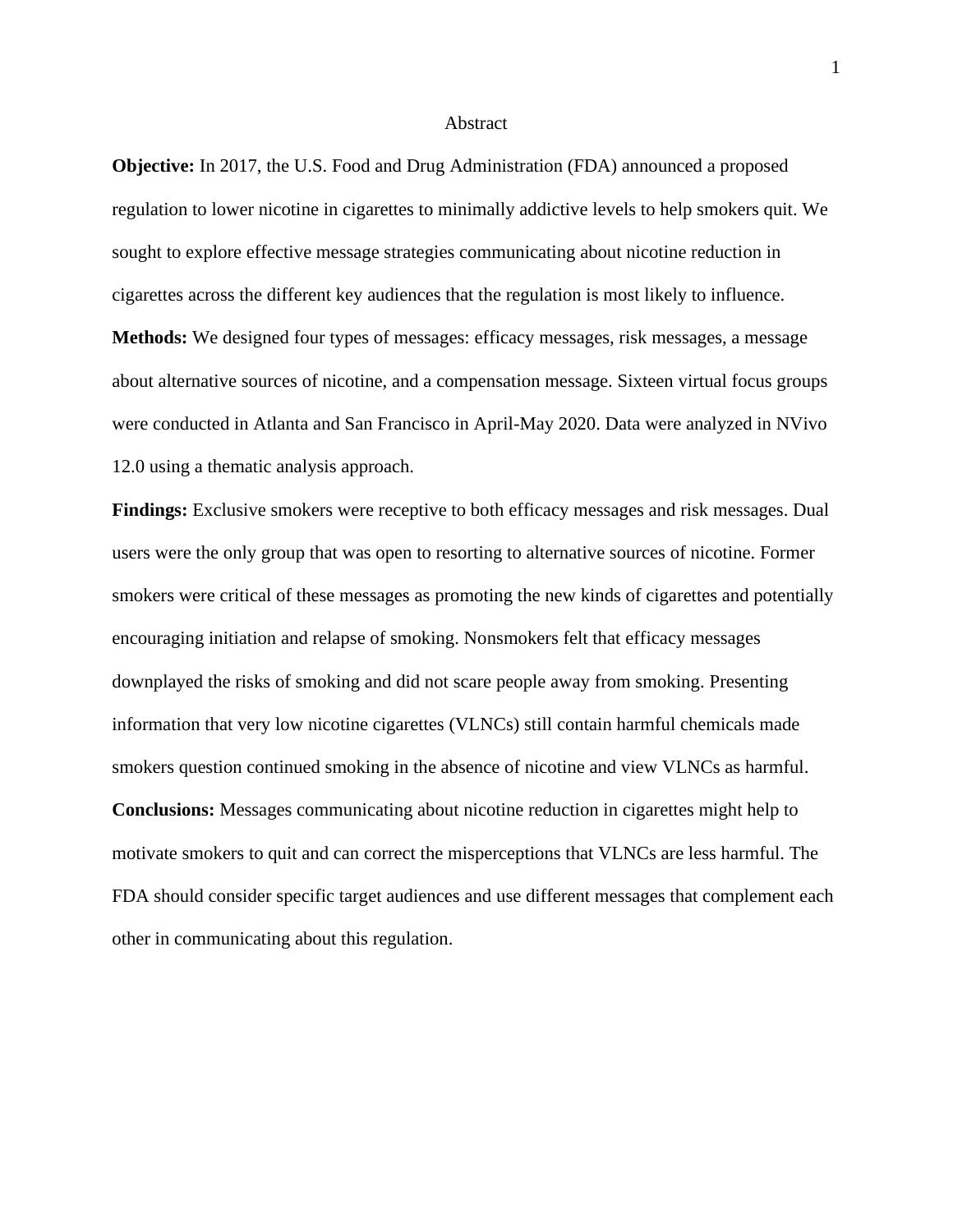#### **What this paper adds?**

- $\triangleright$  The FDA is considering lowering the nicotine in cigarettes to non-addictive levels to help smokers quit and save lives. How to communication about this regulation remains a challenge.
- $\triangleright$  In a study with 16 focus groups that included exclusive smokers, dual users, former smokers, and nonsmokers, we found that different message strategies might be needed to communicate to each target audience group.
- ➢ Efficacy and risk messages were well-received by exclusive smokers. All types of messages encouraged dual users to switch to e-cigarettes. Former smokers were concerned that these messages might encourage experimentation among youth. Only messages emphasizing a serious loss to smokers' health were perceived as effective by nonsmokers.
- ➢ Our divergent findings across groups suggest a continued need to consider these groups in message development and incorporate diverse messages into a communication campaign about reduced nicotine policy.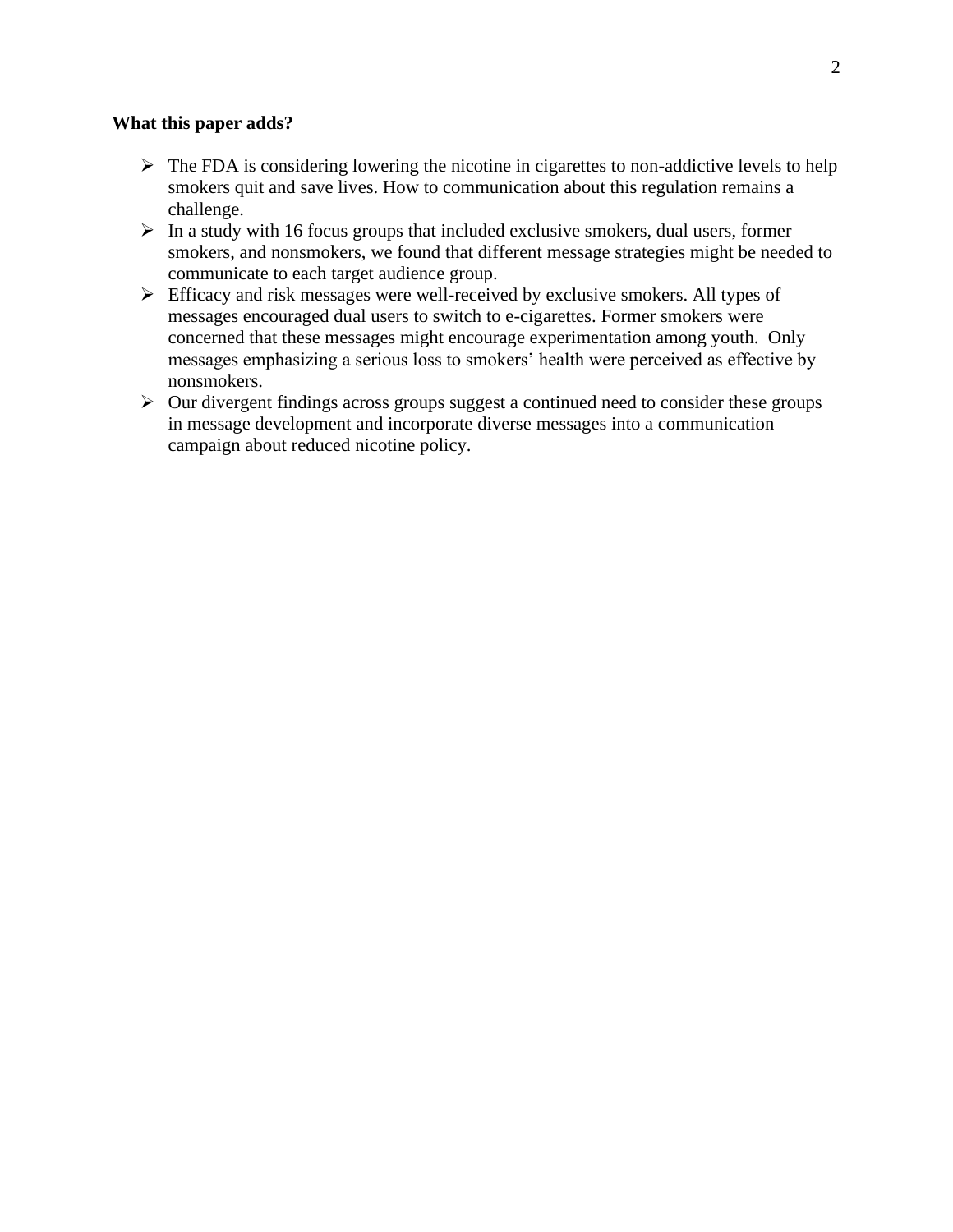#### **"It Brings Light to What You Really Put into Your Body":**

### **A Focus Group Study of Reactions to Messages about Nicotine Reduction in Cigarettes Introduction**

Tobacco use remains a global public health challenge.<sup>1</sup> While all tobacco products are harmful, combusted cigarettes have the biggest impact and are responsible for nearly half a million premature deaths each year in the United States.<sup>2</sup> Quitting cigarettes is difficult because the nicotine in cigarettes makes them addictive.<sup>3</sup> Reducing nicotine in cigarettes, therefore, aims to help smokers quit. It has been estimated that reducing nicotine in cigarettes can save millions of lives.<sup>4</sup> In 2017, the U.S. Food and Drug Administration (FDA) proposed an unprecedented regulation to lower nicotine in cigarettes to minimally addictive levels while spurring innovation in lower-risk nicotine products, so that smokers who cannot otherwise quit all nicotine products have viable less harmful alternatives.<sup>5</sup> No other country has adopted such a policy. One key to successful policy implementation is to effectively communicate this regulation and its objectives to diverse consumers. However, such communication is challenging.

The main goal of reducing nicotine in cigarettes to non-addictive levels is to help smokers quit. However, very low nicotine cigarettes (VLNCs) could be perceived as harmless, which can discourage quitting.<sup>6,7,8</sup> While nicotine is not the main cancer-causing ingredient in cigarettes, around 80% of US adults believe that nicotine causes serious smoking-related harms. <sup>9</sup> VLNCs may be misunderstood by adolescents and young adults, resulting in smoking initiation among individuals who may not have initiated smoking with traditional cigarettes. There is evidence that adolescents perceive VLNCs as less harmful than other tobacco products<sup>9</sup> and have limited understanding of the mechanisms of nicotine addiction,  $10,11$  which may result in misperceptions of the VLNC policy. Additionally, former smokers could relapse because they might think that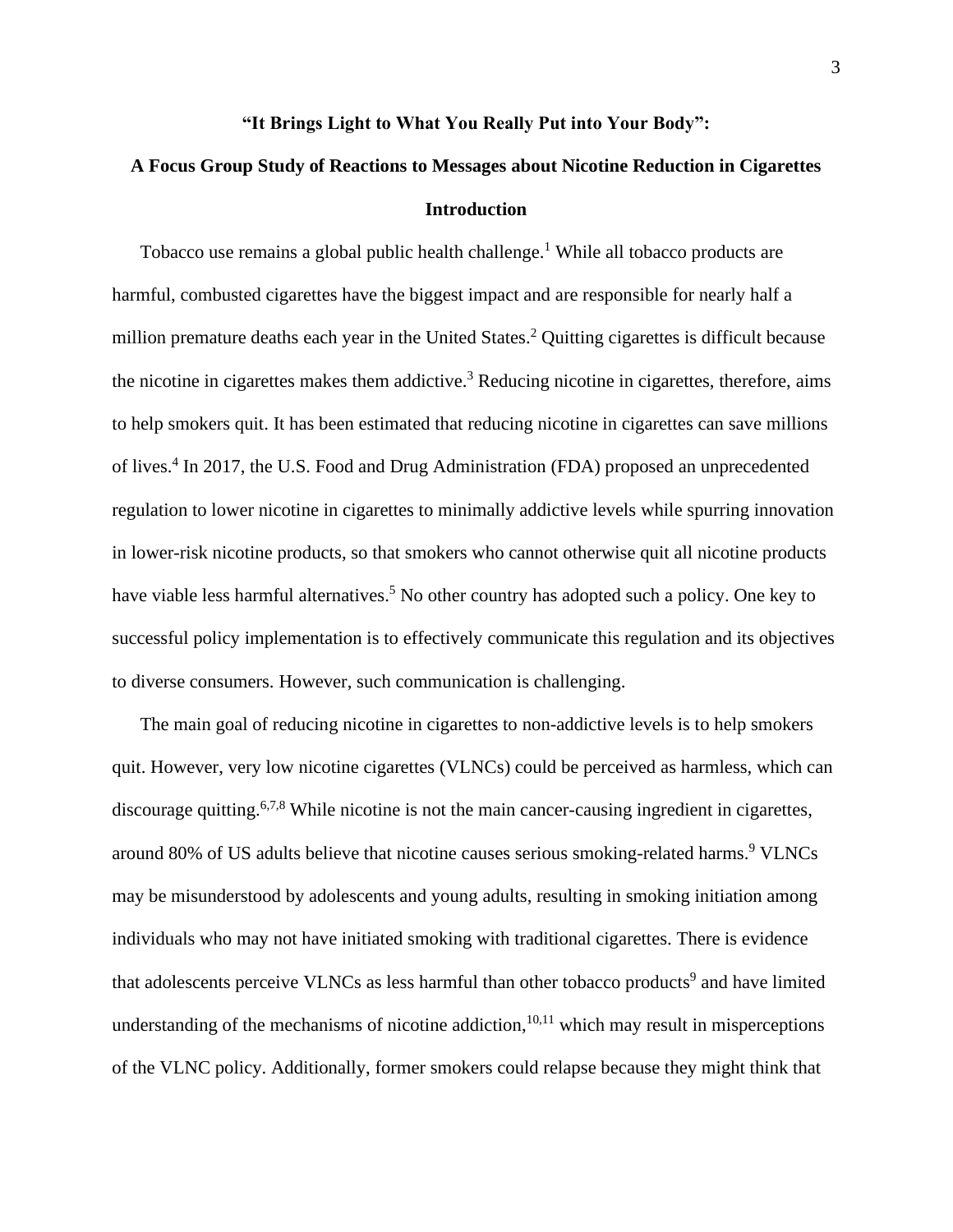VLNCs are less harmful than traditional cigarettes, or that they would be less likely to become addicted to smoking again. Furthermore, smokers believe that they would need to compensate for the low amount of nicotine by consuming more cigarettes or inhaling more intensely,<sup>12</sup> although existing evidence does not support of this belief.<sup>13,14,15</sup> Thus, messages communicating about VLNCs not only need to inform people of the regulation and its purpose, but also effectively dispel misperceptions.

To date, little research has investigated ways to communicate about VLNCs.<sup>16</sup> Thus, this study aimed to explore effective message strategies to communicate about VLNCs across the different key audiences that the regulation is most likely to influence. This study provides the FDA with evidence to identify and evaluate ways to communicate about VLNCs to the public.

#### **Methods**

#### **Message Design**

We tested four types of the messages (Fig. 1):

- 1) Three efficacy messages (*Beat cravings*, *Break the bond*, and *Reason to quit*) focused on empowering smokers and increasing their self-efficacy. The messages were positively framed, suggesting that quitting smoking would be easier when the nicotine is gone and featured positive imagery, showing smokers taking control and prevailing over cigarettes (e.g., by smashing them with a fist).
- 2) Three risk messages (*Bar graph*, *Chemical list*, *Pros & Cons*) addressed the misunderstanding that VLNCs are less harmful than regular cigarettes. Two messages showed specific chemicals in VLNCs, such as arsenic and formaldehyde, communicating that the harmful chemicals in cigarettes will remain after removing nicotine. The third message stated that when nicotine is reduced, some positive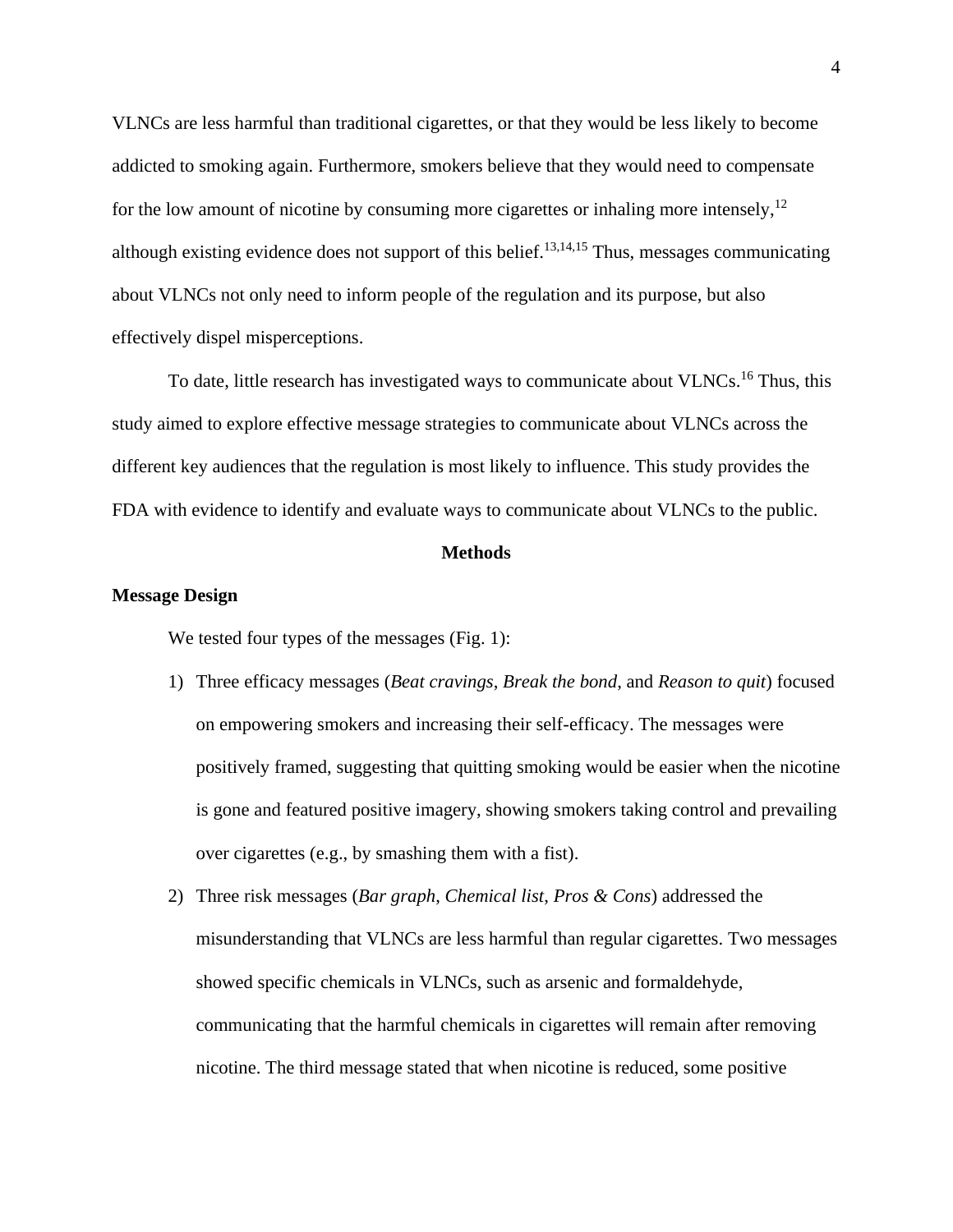outcomes from smoking (e.g., pleasure, stress relief) will also be gone, and only harmful consequences will remain (e.g., lung cancer, erectile dysfunction).

3) The *Alternatives* message was aimed at smokers who find it hard to quit nicotine altogether, communicating that nicotine would still be available in alternative, potentially safer, products, such as nicotine patches or e-cigarettes. We mentioned that the policy would apply to all combusted tobacco products in the *Alternatives* message because we wanted to convey that the alternatives to VLNCs would not include other combusted products (such as cigarillos).

4) The *Compensation* message addressed the possible issue of smokers compensating for reduced nicotine by smoking more cigarettes. It cited a study in which smokers given VLNCs reported smoking not more but fewer cigarettes.<sup>17</sup> Because our goal was to minimize potential reactance to the policy and narrative persuasive messages (like testimonials) reduce reactance, the message included a testimonial from a smoker on his personal experience with VLNCs. $^{18,19,20}$ 

#### **Participants**

A marketing research company, The Research Associates, recruited participants from a consumer database of over 100 million US respondents. Participants are recruited into this database using a variety of online (social media advertising) and offline (face-to-face recruiting at large events) outreach efforts. Participants were contacted and screened through phone calls to assess age and tobacco use status. Participants were recruited from Atlanta and San Francisco, cities with contrasting tobacco control environments. In each city, participants were grouped into four smoking status groups, each of which could have different experiences in response to the nicotine reduction policy: 1) exclusive smokers had smoked at least 100 cigarettes in their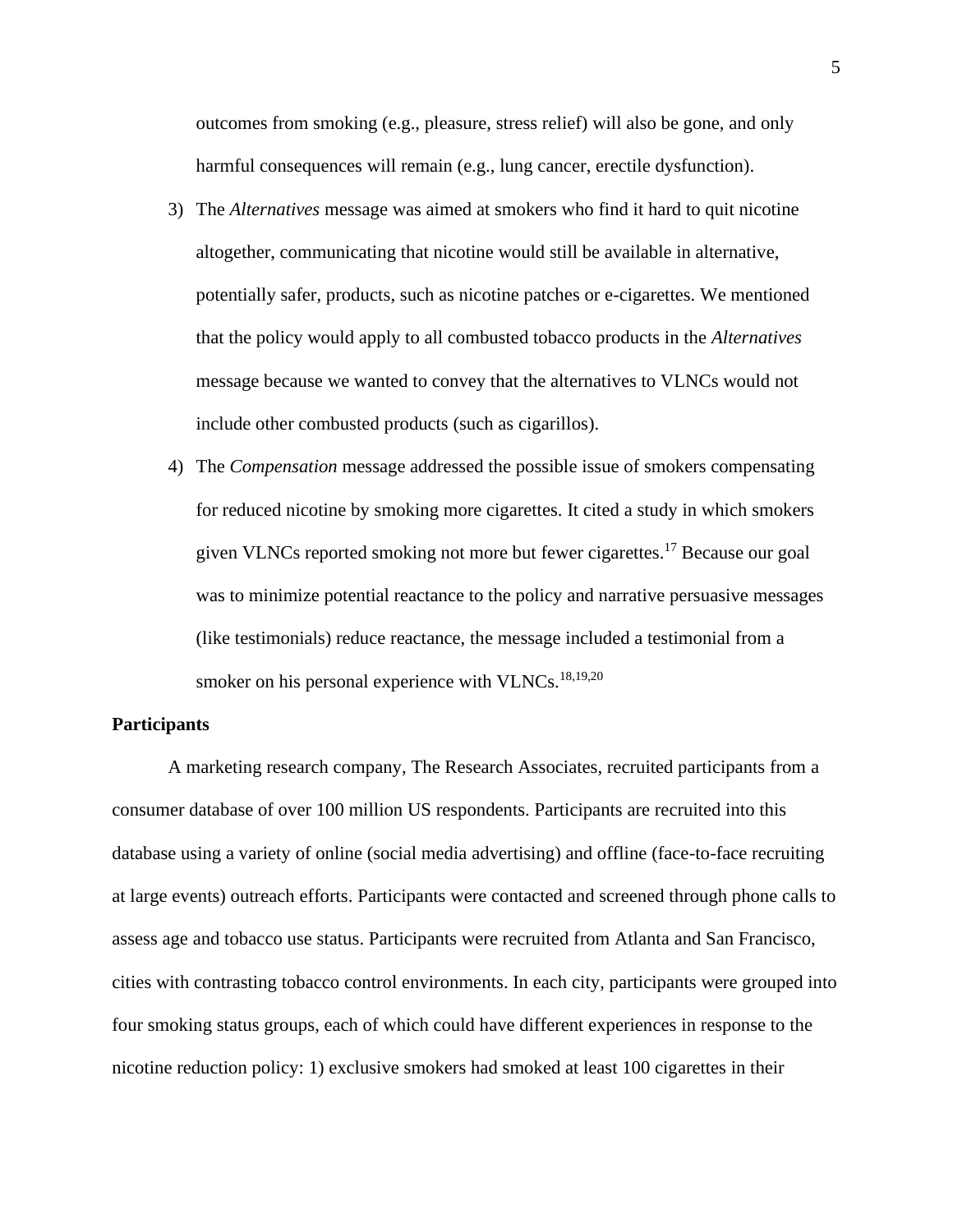lifetime and were currently smoking every day or some days  $(n = 27)$ ; 2) dual users both smoked and used e-cigarettes in the past 30 days  $(n = 25)$ ; 3) former smokers had smoked 100 cigarettes in their lives but no longer smoked  $(n = 32)$ ; and 4) young adult nonsmokers were aged 18-30 and had not smoked 100 cigarettes  $(n = 31)$ . We excluded nonsmokers older than 30 because initiation of tobacco use is extremely low in this population.<sup>2</sup> We ran 2 focus groups per smoking status in each city, for a total of 16 focus groups with 115 adults, 73 from Atlanta and 62 from San Francisco. Participants provided informed consent and received \$50 for their time.

#### **Procedures**

Focus groups took place in April-May 2020 online due to the COVID-19 outbreak. The moderator used a semi-structured guide developed by our team based on the issues important for communicating about VLNCs, beginning with questions to gauge participants' perceptions of nicotine. Then, participants viewed 8 messages in randomized order. Upon viewing each message, participants completed a brief online evaluation of the messages on perceived message effectiveness (see supplementary material). Next, the moderator facilitated a discussion about the messages, asking about cognitive, affective, and behavioral responses to the messages (e.g., "What is your impression of this message?"; "What do you think this message is trying to tell you?"; "Would this message make you switch from cigarettes to e-cigarettes?"). The moderator specifically called on participants who were not participating to encourage them to engage in the conversation. Focus groups lasted between 75 and 90 minutes. The number of participants per group ranged from 4 to 9 (median  $= 7.5$ ). Discussions were audio-recorded and transcribed.

#### **Data Analysis**

Data were analyzed inductively in NVivo version 12.0, using a thematic analysis approach.<sup>21</sup> The first two authors read all the transcripts and developed the initial codes, which were then discussed by the research team. Using the drafted codebook, the first two authors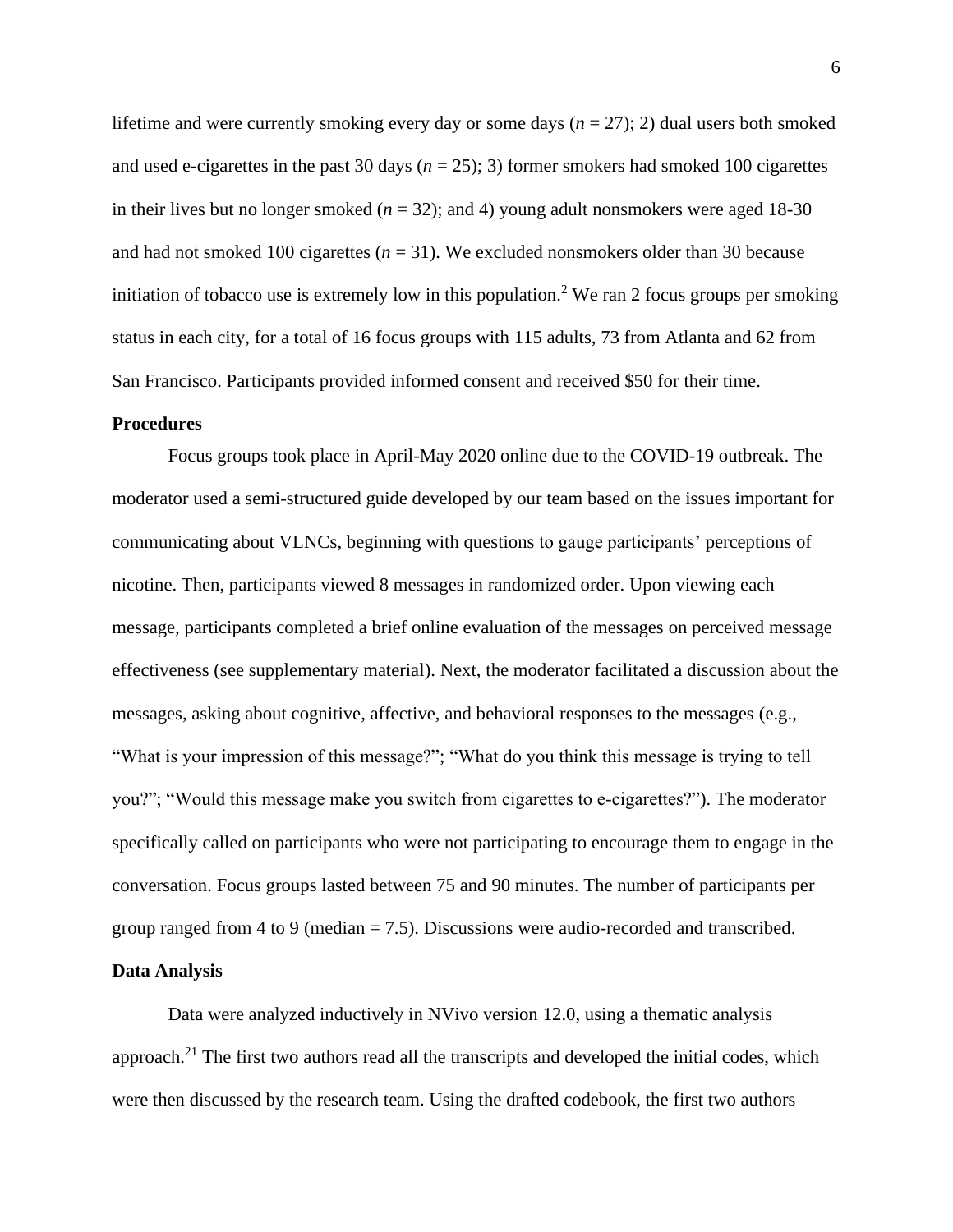independently coded two randomly selected transcripts and met with the last author to discuss and resolve discrepancies in coding and to revise the codebook. After a master codebook had been developed, the two coders coded the remaining transcripts. Next, the extracted codes from the transcripts were divided among research team members to do in-depth reading and write memos on key themes. The first author then read all the memos and corresponding transcripts and synthesized the results.

#### **Results**

Participants were 50% female, 58% White, 22% Black, and 46% had college degrees (Table 1).

| Table 1. Demographics of each smoking status group |  |  |
|----------------------------------------------------|--|--|
|----------------------------------------------------|--|--|

|                       | Exclusive<br>smokers | Dual users | Former<br>smokers | <b>Nonsmokers</b> |
|-----------------------|----------------------|------------|-------------------|-------------------|
| Female                | 15 (55.6%)           | 13 (52%)   | 14 (43.8%)        | 13 (41.9%)        |
| Race                  |                      |            |                   |                   |
| White                 | 14 (56%)             | 17 (68%)   | 21 (67.7%)        | 12 (42.9%)        |
| <b>Black</b>          | 7(28%)               | 4(16%)     | $4(12.9\%)$       | 11 (39.3%)        |
| Asian                 | $1(4\%)$             | 2(8%)      | $4(12.9\%)$       | $2(7.1\%)$        |
| Hispanic/Latino       | $\Omega$             | 1(4%)      | $1(3.2\%)$        | $1(3.6\%)$        |
| Other                 | 3(12%)               | 1(4%)      | $1(3.2\%)$        | $2(7.1\%)$        |
| Education             |                      |            |                   |                   |
| Less than high school | $\overline{0}$       | $\theta$   | $1(3.1\%)$        | $\theta$          |
| High school           | $2(7.4\%)$           | 2(8%)      | $3(9.4\%)$        | $2(6.5\%)$        |
| Some college          | 11 (40.7%)           | 5(20%)     | 10(31.3%)         | 12 (38.7%)        |
| College graduate      | 12 (44.4%)           | $15(60\%)$ | 12 (37.5%)        | 13 (41.9%)        |
| Graduate degree       | $2(7.4\%)$           | 3(12%)     | $6(18.8\%)$       | $4(12.9\%)$       |
| Age                   |                      |            |                   |                   |
| 18-29                 | 5(18.5%)             | $10(40\%)$ | $2(6.3\%)$        | 29 (93.5%)        |
| 30-44                 | $9(33.3\%)$          | 11(44%)    | 13 (40.6%)        | $2(6.5\%)$        |
| $45 - 64$             | 12 (44.4%)           | 4(16%)     | 12 (37.5%)        | $\theta$          |
| $65+$                 | $1(3.7\%)$           | $\theta$   | $5(15.6\%)$       | $\theta$          |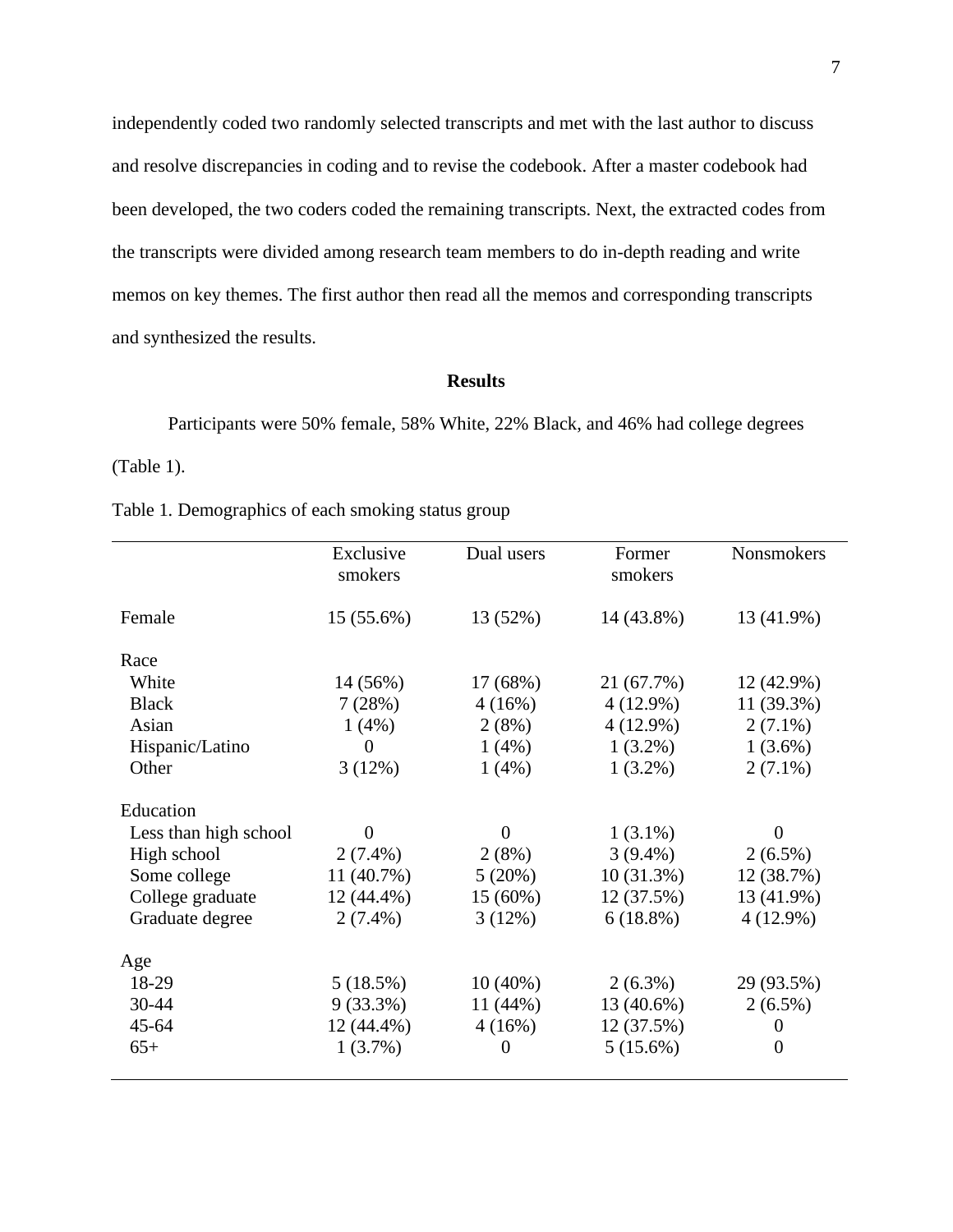#### **Exclusive Smokers' Reactions**

Exclusive smokers said that the *Beat cravings* and *Break the bond* efficacy messages moved them toward quitting smoking: "It's telling me that I can kick the habit." Some felt hopeful that VLNCs might eventually enable them to quit. One participant said, "If they legitimately lower the levels of nicotine, that's going to bring a lot of hope to people having trouble letting go of the cigarettes." However, for some exclusive smokers, quitting was not a priority, "I know, it's not the time. And it's never going to be time because I don't have that watch." The *Reason to quit* efficacy message, however, was generally viewed by exclusive smokers as ineffective because the image (depicting happy people) did not match the serious message about cigarettes and addiction.

Risk messages received mixed responses from exclusive smokers. The *Bar graph* risk message prompted some to imagine that they would increase smoking frequency to get enough nicotine. However, the *Chemical list* risk message elicited several promising responses regarding quitting smoking. For example, one participant said, "This one makes me think about what I'm putting in my mouth. It's very to the point but it's not condescending. It's just asking you: Is that what you want?" Moreover, exclusive smokers said that this message made them feel scared, "It's scary. It's just not something that comes to mind when you are smoking. So, it brings light to what you really put into your body." As exclusive smokers talked about their fear of consuming these harmful chemicals, they also suggested that these risk messages might make them want to quit smoking.

Only one exclusive smoker said that the *Alternatives* message would make them consider switching. Some exclusive smokers explained that people smoked because they liked the taste of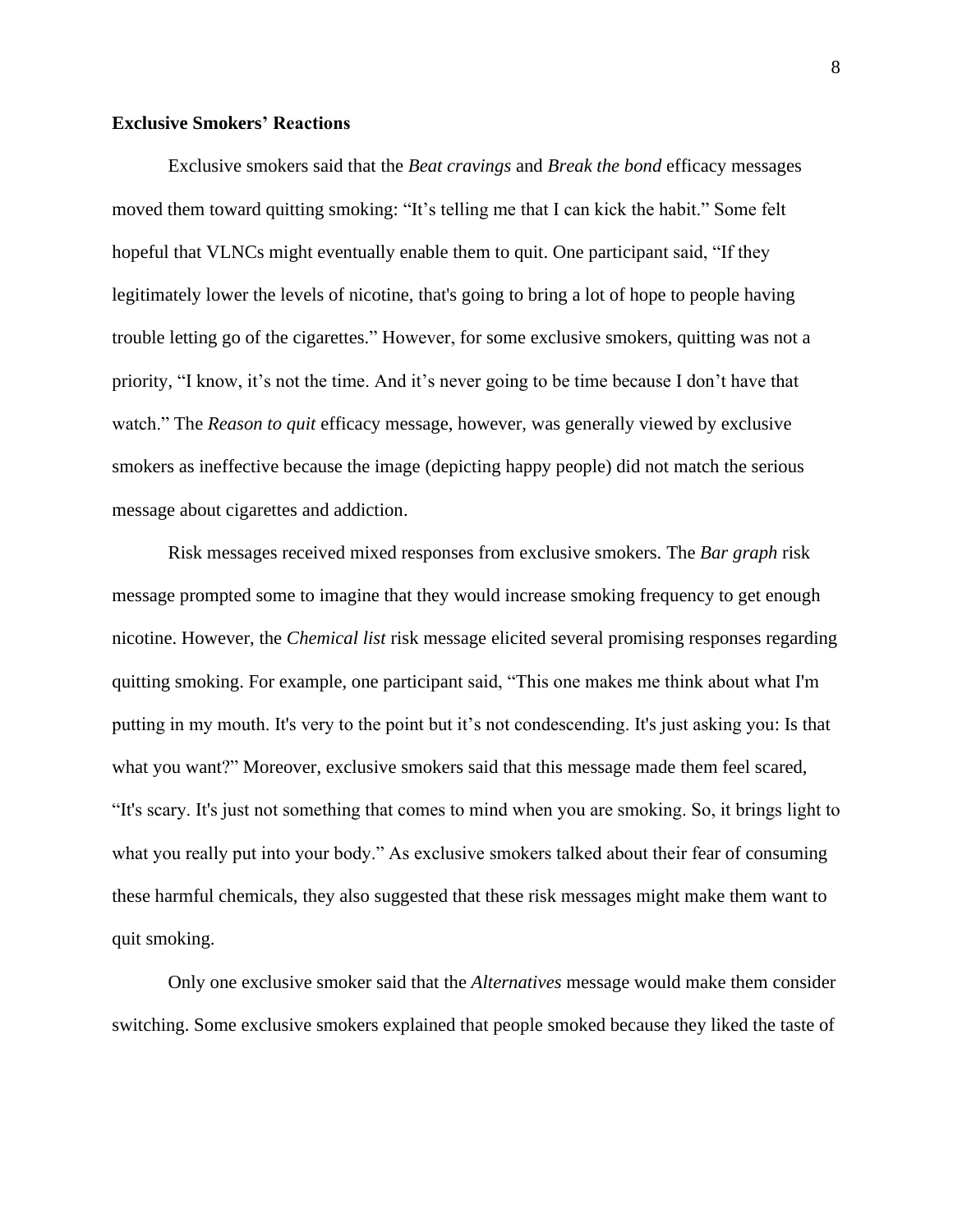cigarettes, and thus, alternative tobacco products would not be satisfying. One exclusive smoker commented:

You know, it doesn't make a difference if that could help me with my nicotine. I just actually want to have a physical cigarette that is going to give me the same relief or satisfaction that I'm looking for that I know I'm going to get from a cigarette. It just feels like nothing else is going to be adequate enough.

The *Compensation* message referenced a scientific finding that smokers smoked fewer, not more VLNCs. This message was intended to clarify that the nicotine reduction was possible and that smokers do not simply smoke more to get the nicotine they crave. Exclusive smokers did not argue against the idea but focused on whether the evidence presented in the message was credible. A few said they wanted more information about who conducted and funded the study. Many discussed that the brief evidence in the message was not enough and suggested adding the statistic of how many of smokers actually smoked fewer cigarettes, such as "one of 10 or something like that."

#### **Dual Users' Reactions**

Dual users were mixed in their responses to efficacy messages. Some said that these messages made sense and "hit home." They found the efficacy messages made smokers "believe that you can take the next steps and cut your cravings." Others said that the *Break the bond* efficacy message downplayed the harms of smoking and, therefore, they wanted to smoke more. The majority of dual users, however, said that they would use e-cigarettes instead of quitting tobacco altogether. One participant said, "I would vape more if they come down to this. What's the point paying for cigarettes if they're not going to do anything?" Similar to exclusive smokers,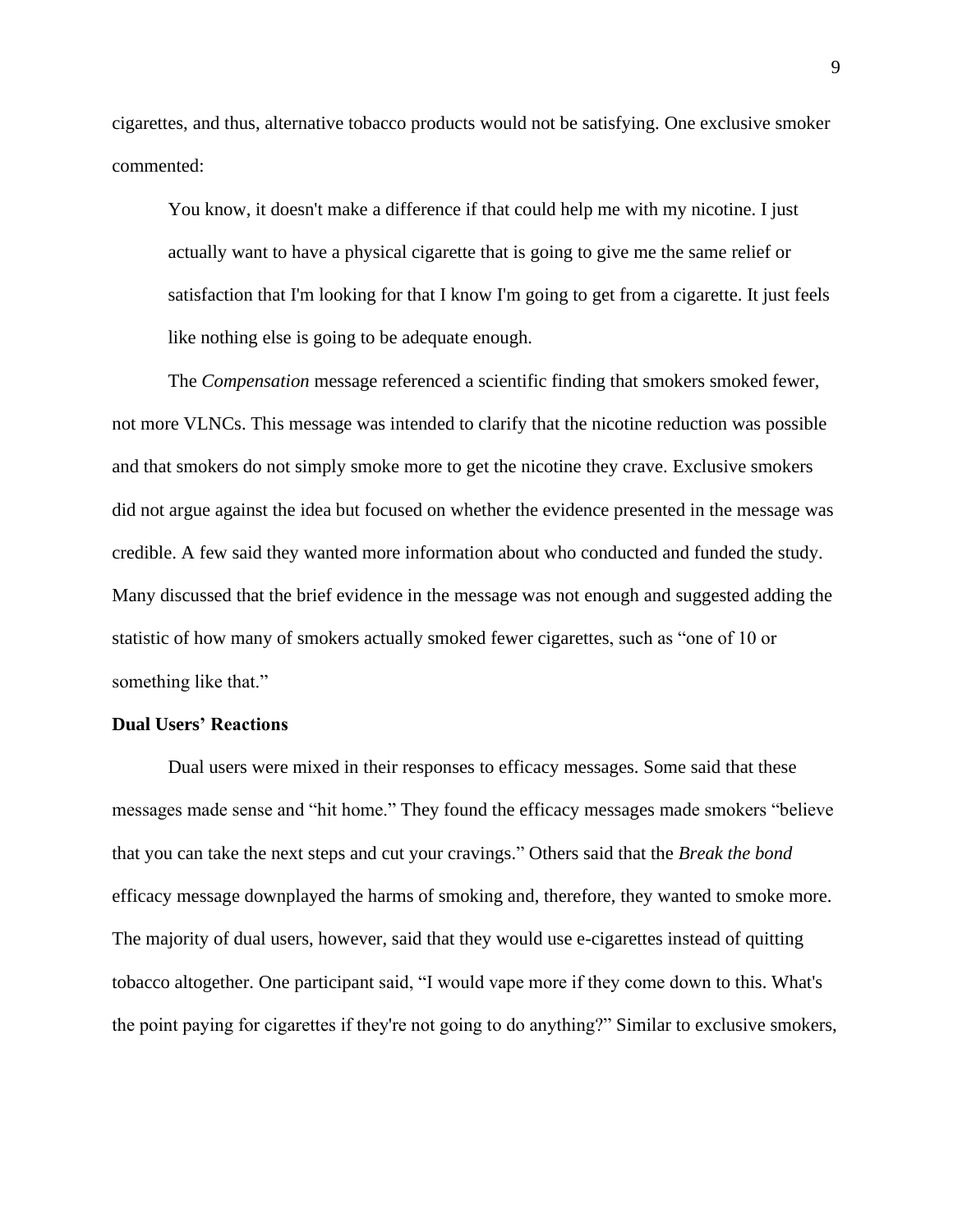dual users said that the *Reason to quit* efficacy message had an incongruency between the image and the text.

Several dual users said that viewing the risk messages encouraged them to use only ecigarettes. Many also talked about quitting cigarettes and only consuming e-cigarettes because they felt that "the good stuff" (i.e., nicotine) was taken away. One dual user said, "I would probably just switch to e-cigarettes if I'm not getting the good things out of cigarettes." The risk messages also encouraged some dual users to want more information about the chemicals mentioned in the messages.

Many dual users viewed the *Alternatives* message positively and said that it motivated them to switch completely to e-cigarettes. They commented that it could help reduce smokers' anger toward VLNCs policy. Yet, many did not believe that this message would encourage other smokers to quit smoking.

The *Compensation* message elicited little reaction from dual users; a few said that it was relatable but some commented that when the nicotine is reduced, they would want to smoke more.

#### **Former Smokers' Reactions**

Former smokers agreed that the efficacy messages might encourage smokers to quit smoking. However, many were also concerned that they may encourage young people to experiment with VLNCs, akin to saying to young people: "Go ahead, try these." Former smokers also felt that telling smokers that VLNCs would make it easier to quit might actually reduce the urgency they feel to quit. While some former smokers remarked that these messages were relatable and positive, several commented that the messages minimized the harms of smoking.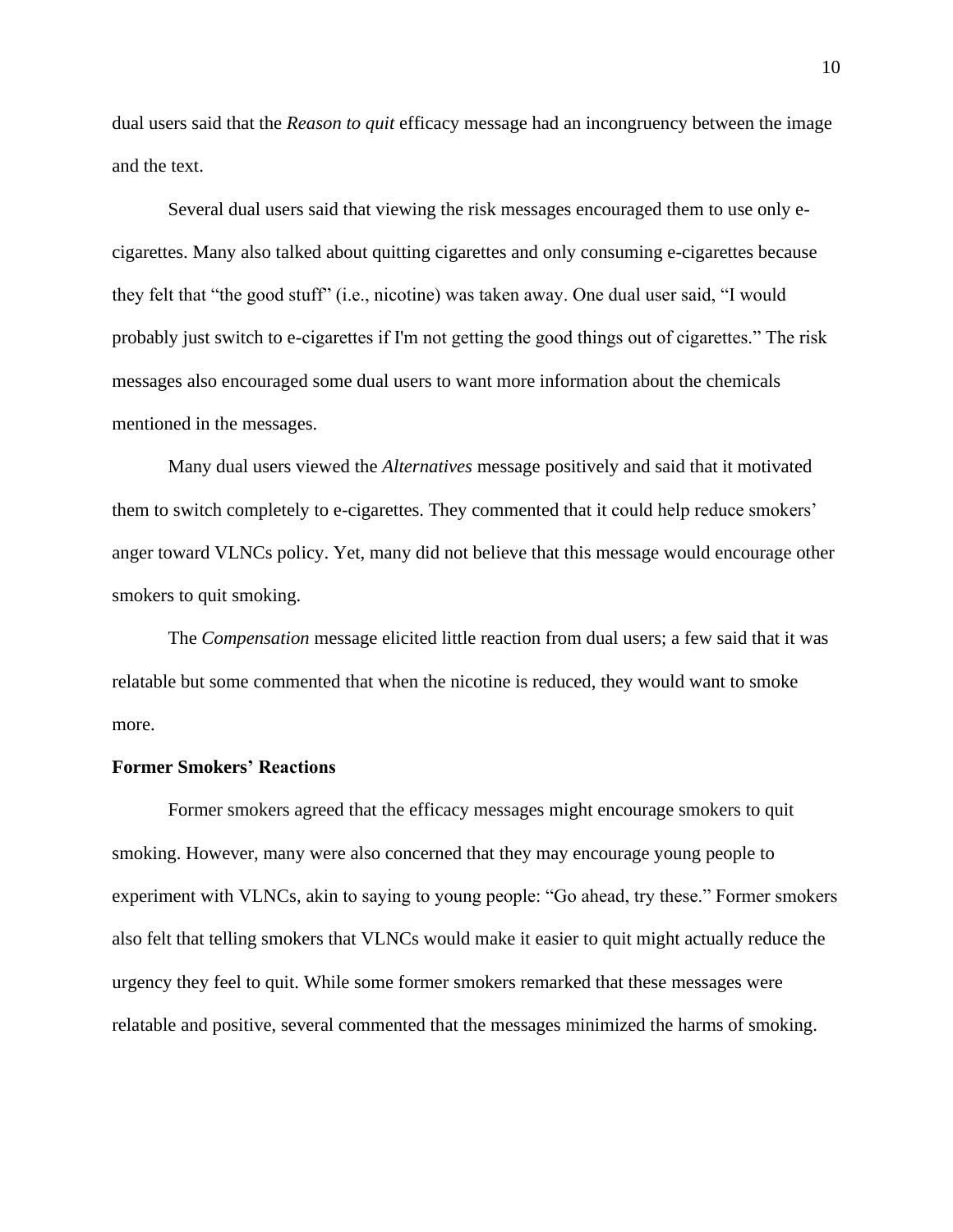When viewing the risk messages, several former smokers expressed strong emotional reaction. One of them commented: "You hear cyanide and like, oh wow! That'll definitely kill you." But several focused on the non-addictive nature of VLNCs, arguing that these messages minimized smoking-related harms, suggesting that these messages would lead to young people initiating smoking.

Some former smokers said the *Alternatives* message would lead to smoking relapse. For example, one former smoker said, "It made me think, wow, maybe I can have an occasional cigarette because I won't get addicted to nicotine again." Several former smokers concluded that this message promoted e-cigarettes, which they viewed negatively. Additionally, they argued that this message was illogical because while it said nicotine in cigarettes was bad, it still advised people to consume nicotine in other products.

Former smokers did not argue against the compensation idea in the *Compensation* message. Some of them said that the message was relatable. Similar to exclusive smokers, former smokers said that they wanted more information about how the study was conducted.

#### **Nonsmokers**

The young adult nonsmokers generally said that the efficacy messages merely told young people that they would not get hooked if they start smoking. Although some discussed that the messages were positive and encouraging, many argued that the messages downplayed the risks of smoking and did not scare people away from smoking. Nonsmokers were particularly vocal about the *Reason to quit* efficacy message, arguing that it would not be effective because the image did not make people see the dangers of smoking.

In response to the risk message group, nonsmokers mostly commented about the effects of these messages on smokers and not on themselves. Nonsmokers argued that the *Alternatives*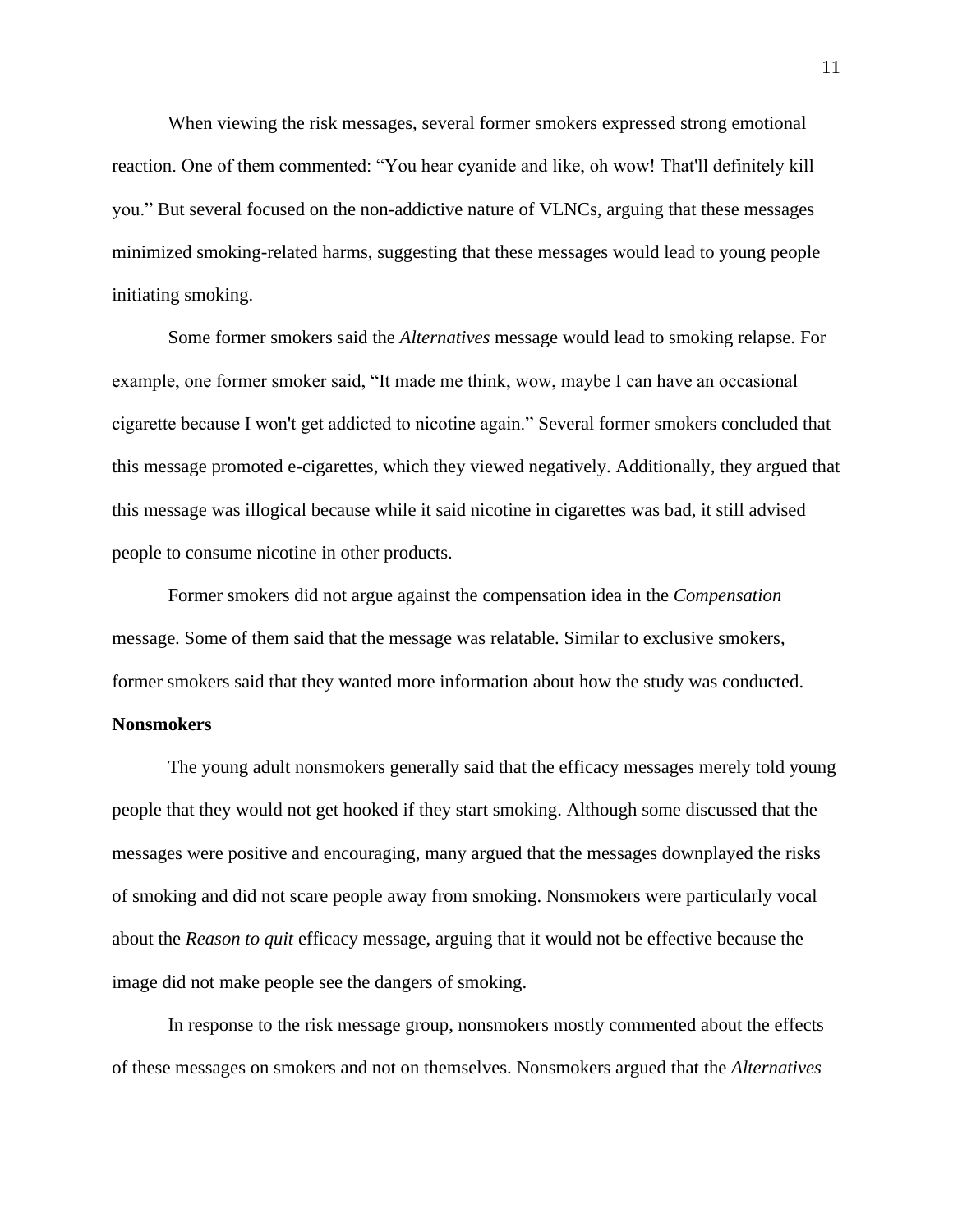message seemed like a commercial produced by the tobacco industry to sell their harmful products. They argued that although replacing VLNCs with alternative tobacco products could work to help smokers to switch, such products were still harmful. They stated that the message may make smokers falsely believe that these products were harmless. In response to the *Compensation* message, many nonsmokers discussed that they liked this message, but argued that this message should provide some representative statistics. They also discussed that a reference to the cited research should be included in the message so that people knew who conducted the study.

#### **Discussion**

This study shows that the FDA's proposed regulation to reduce nicotine has the potential to be well-received, but that people interpret messages about this regulation from the vantage of their tobacco use experience.

*Exclusive smokers* viewed the risk messages and efficacy messages as the most effective. In particular, messages about harmful chemicals in VLNCs generated strong emotions (e.g., fear) and were considered powerful. This is in line with findings that cigarette warnings are most effective when they elicit negative emotions  $22,23,24,25$  and that mentioning chemicals increases perceived harm of tobacco products.<sup>26,27</sup> Many smokers try to quit, but few succeed.<sup>28</sup> Exclusive smokers viewed the efficacy messages as encouraging and believed that VLNCs could help them quit. However, the messages appeared less effective for those who did not intend to quit. This is consistent with past research, which has found that efficacy messages would be most likely to have an impact on those wanting to quit.<sup>29,30</sup>

*Dual users* were the only group that was receptive to the message about alternative sources of nicotine. They also indicated that they would switch to e-cigarettes in response to all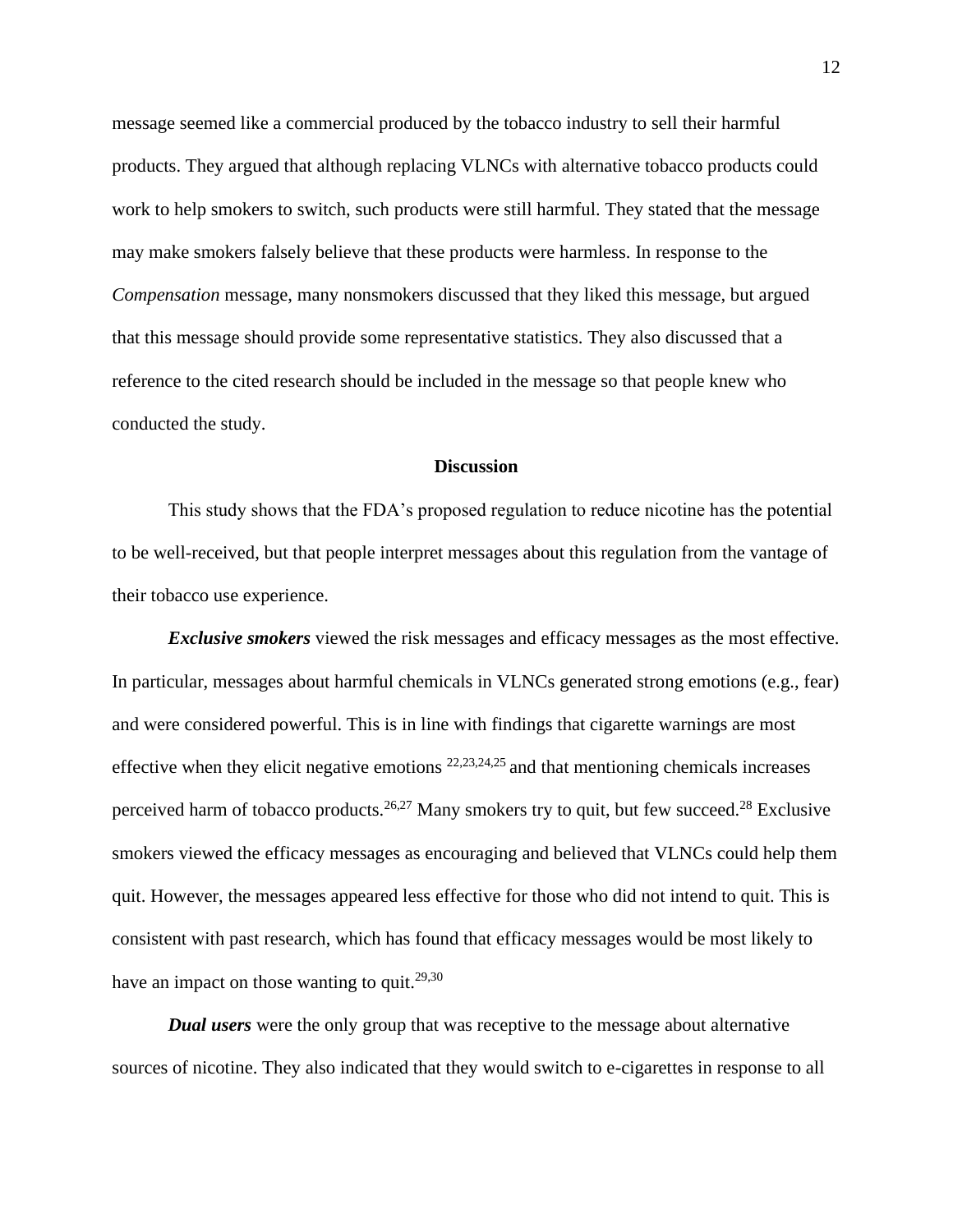other types of messages. For dual users, switching to e-cigarettes appears to be a relatively convenient and agreeable option for consuming nicotine in response to the FDA's proposed nicotine regulation for combustible tobacco.

*Former smokers* in the general population know how hard it is to quit<sup>31</sup> and likely interpreted messages about nicotine in the context of this experience. Perhaps because former smokers had experienced the struggle to quit, they were critical of messages on "the new kind of cigarettes," which they perceived could encourage relapse for former smokers or smoking initiation among youth.

*Nonsmokers* were concerned about messages focusing on discouraging nonsmokers, including youths. They argued that messages describing the lower harms of alternative tobacco products, particularly e-cigarettes, could make consumers falsely believe that such products were harmless. Overall, nonsmokers' reactions to our messages indicated that they wanted messages to emphasize a serious loss to people so that the messages would deter nonsmokers from initiating smoking.

#### **Implications**

The divergent reactions to different types of messages across various tobacco use groups suggest a continued need to consider these groups in message development. While further research is needed on whether separate targeted campaigns or a single campaign addressing potential pitfalls for each group would be more appropriate, we can make some preliminary recommendations based on the theory and findings from previous research and our study. Rather than creating distinct campaigns for different groups, a single campaign comprising various messages and addressing potential shortfalls of some messages for some groups may be more appropriate. The evidence from this study suggests a campaign that focuses on communicating

13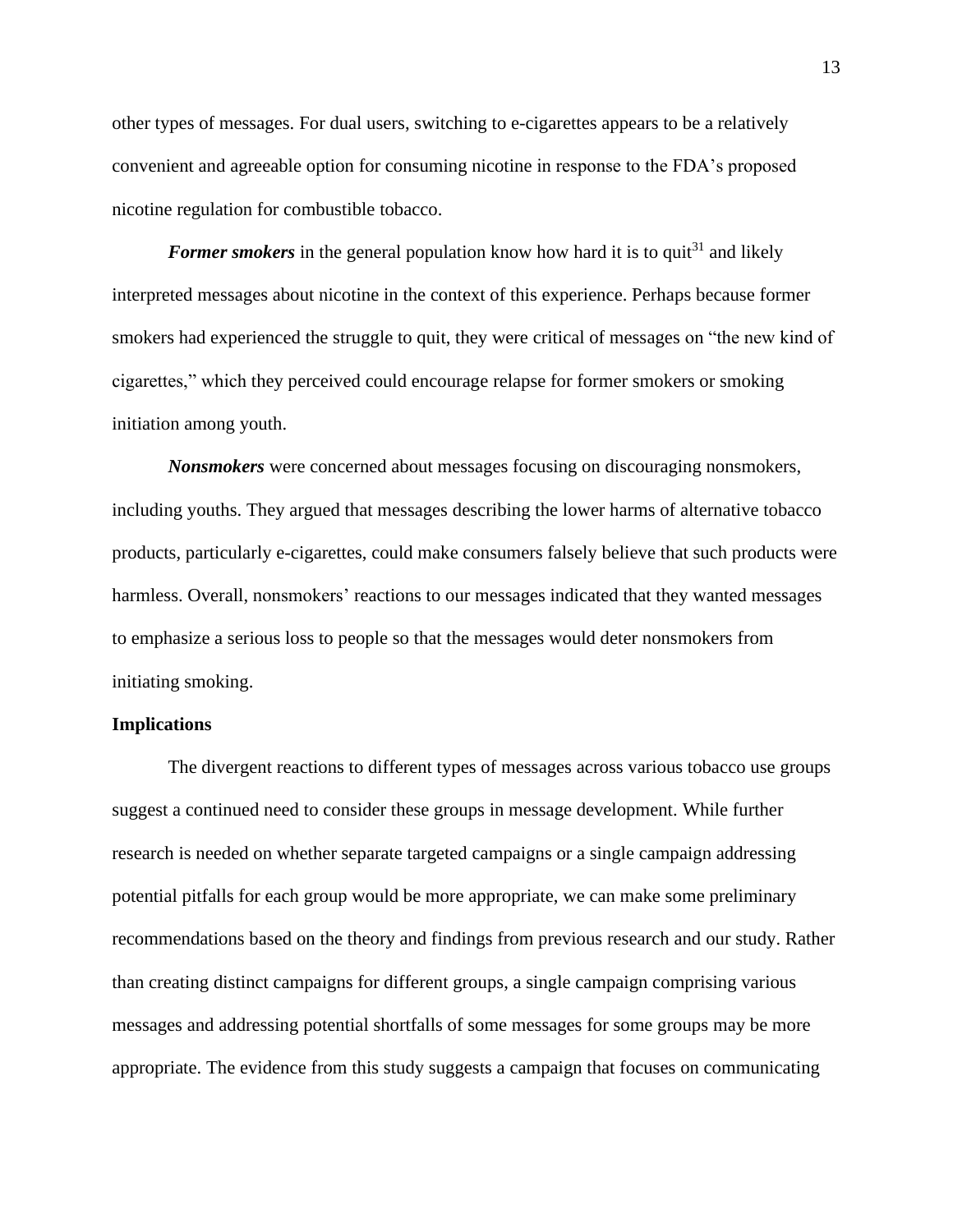that VLNCs are still harmful (like the *Chemicals* message), combined with a message that conveys that VLNCs can make it easier for smokers to quit may be effective.<sup>9,10,11,12</sup> We expand on this rationale below.

According to the Extended Parallel Process Model, risk messages that arouse fear and also show a way to avert the risk while raising people's self-efficacy are effective at motivating protective behaviors.<sup>32,33,34</sup> In this study, risk messages evoked some fear with several participants responding with strong reactions, such as "Oh my God" and "That's scary!", particularly to the *Chemical list* message. Additionally, our efficacy messages seemed to motivate smokers, particularly those who intend to quit, and made them feel like they are able to do it.

One particular element of the *Chemicals* message may have contributed to the positive responses to this message among exclusive smokers. Risk messages can sometimes backfire. The communication literature suggests that when message viewers perceive that a message threatens their freedom, they are more likely to reject the message.<sup>35</sup> By ending the *Chemical list* message with a question, the message aimed to avoid controlling language.<sup>36</sup> This may have helped reduce perceptions that the message was pressuring participants to accept a persuasive intent by allowing them to answer the question for themselves.

Limited research on messages communicating nicotine reduction in cigarettes found that messages that effectively communicate reduction in addictiveness also reduced perceived risks of VLNCs.<sup>37</sup> Our results suggest that explicitly talking about VLNCs as still containing the same amounts of harmful chemicals and causing the same diseases would be a way to address this problem. Thus, messages should combine information on severe risk (that VLNCs still contain the harmful chemicals and cause disease) and an efficacy component ("you can quit") to ensure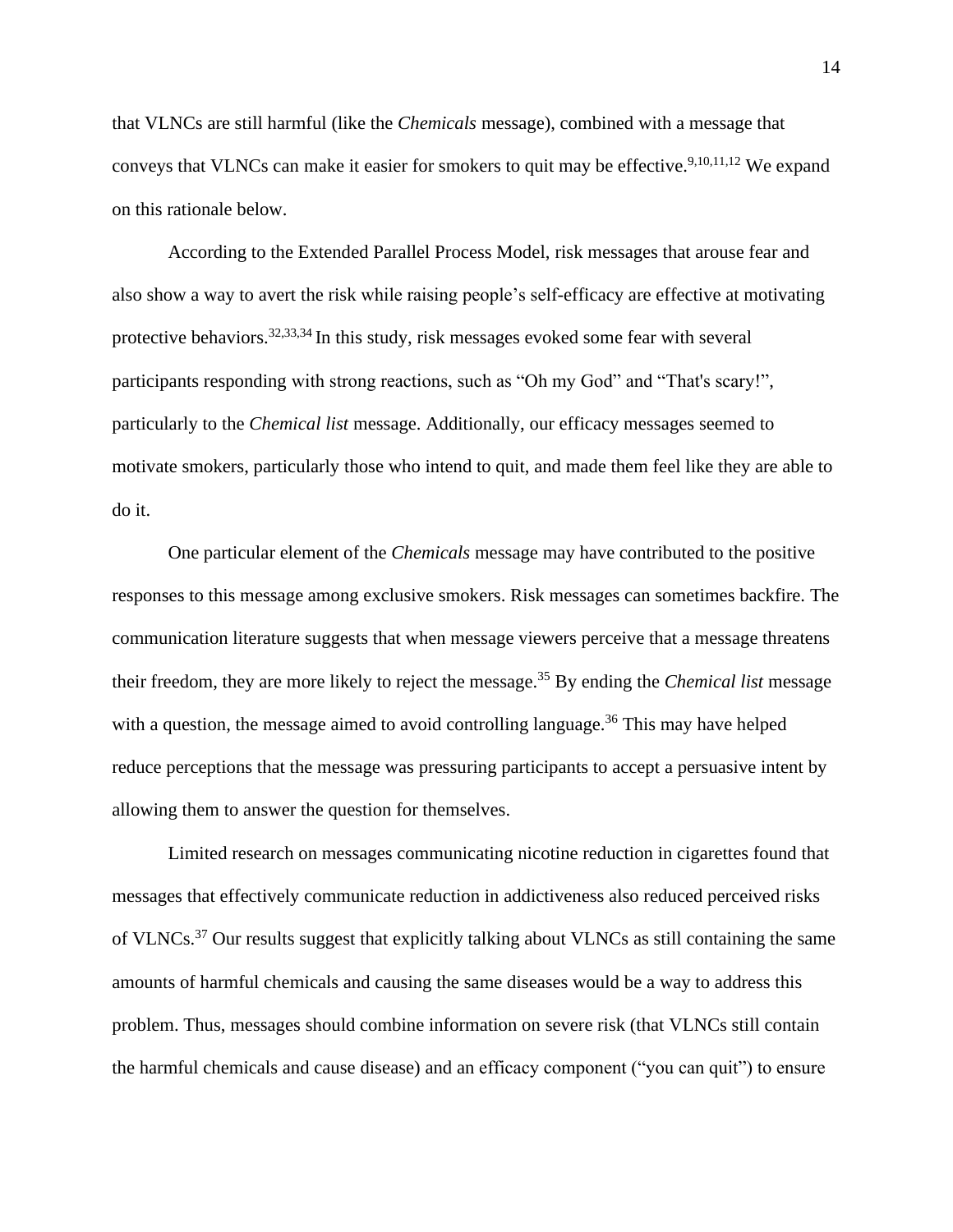that they promote quitting behavior among smokers and do not encourage initiation among nonsmokers and relapse among former smokers.

It is important to highlight the reactions to the message that advised smokers to switch from combusted cigarettes to alternative tobacco products. Only dual users were receptive to this message, likely because they already exhibited preferences for these alternative products and, therefore, may have had relatively high efficacy to switch. This finding is in line with an earlier study showing that only 5.8% of US smokers reported they would switch to non-combusted tobacco product as a result of nicotine reduction.<sup>37</sup> Additionally, several participants in our focus groups misperceived the intent of this message, as they viewed the message as promoting smoking initiation and continuation. Nonsmokers were particularly vocal against this strategy because they did not view the alternatives as less harmful and thus would not discourage nonsmokers from initiating smoking. Rather, they considered all types of tobacco products as detrimental. Hence, promoting any of these products seemed illogical to them. As these participants did not differentiate between the various alternatives to cigarettes (e.g., e-cigarettes versus NRT), this finding provided additional evidence of the importance of nuanced messaging around the continuum of risk for nicotine delivery products. Thus, although this message strategy might work with dual users, it should be considered with caution for other groups. Because dual users responded to other messages with intentions to switch to e-cigarettes, using messages that explicitly communicate about the alternative sources of nicotine might not be needed.

Our findings suggest that more research is needed regarding how to counter the incorrect belief that smokers would compensate for reduced nicotine by smoking more cigarettes.<sup>13</sup> One potential approach to dispel misperceptions related to unhealthy behaviors is to report scientific research that can correct such misperceptions.<sup>38</sup> Our study employed this approach and showed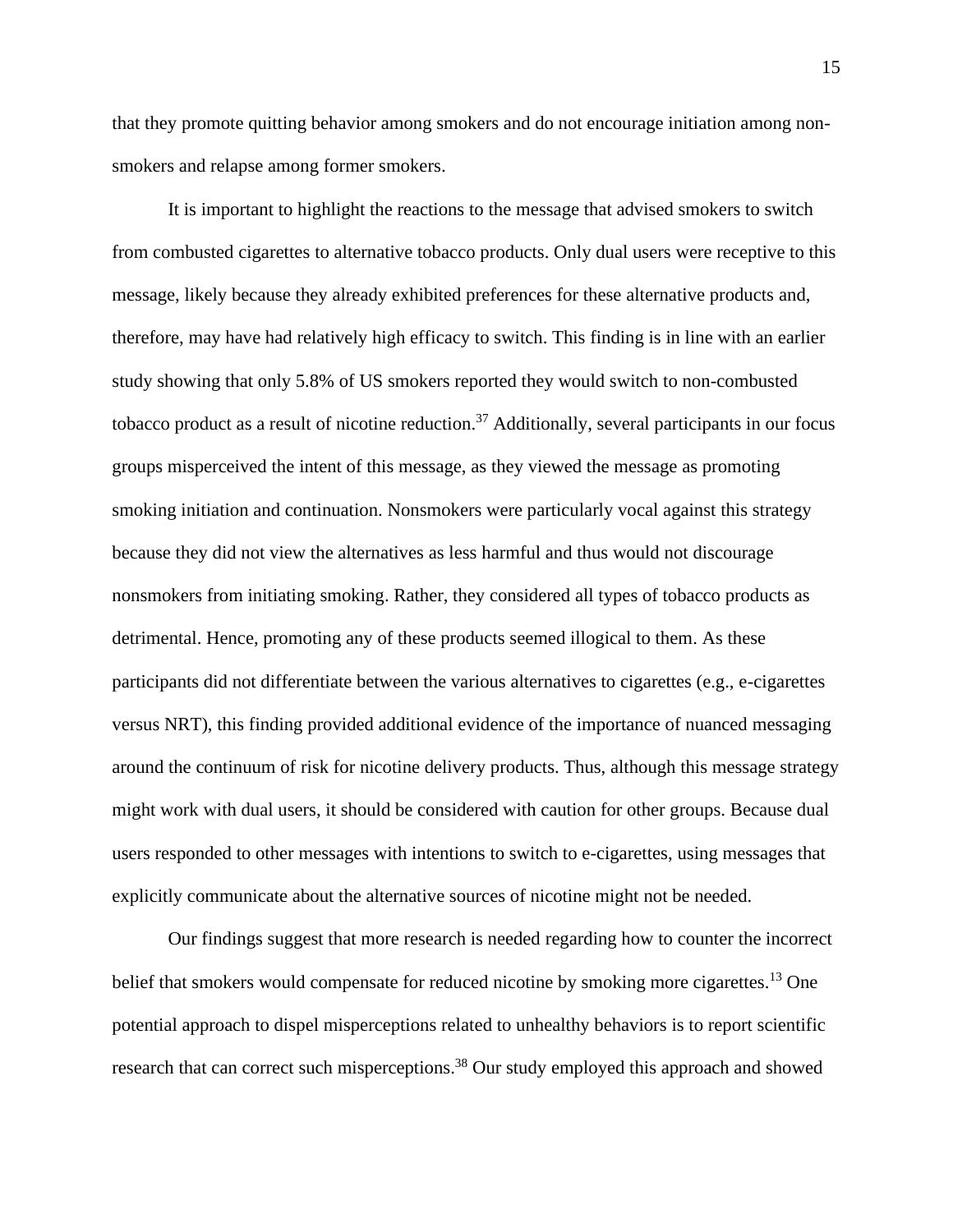that participants did not argue against the content of the message, but focused on whether the message was believable. Using exemplar evidence from scientific studies (e.g., testimonials) might not be sufficient to change misperceptions about compensatory responses. Indeed, participants stated that statistical evidence was needed because testimony from one smoker was not representative of all smokers. Therefore, if this message strategy is considered, inclusion of representative statistics and trusted research institutions may be important to lend credibility to the message.<sup>39</sup> Correcting misinformation is difficult because corrections sometimes reinforce misinformation.40,41 Future research should examine ways to correct this misperception and evaluate whether this misperception would lead to actual compensatory behavior. Initial research shows that even when smokers believe they would need to compensate, they end up not smoking more when VLNCs are the only cigarettes available.<sup>17</sup> It is likely that the compensation misperception will not have an effect on smokers' behavior, but it might result in less support for the policy.

This study is limited by the purposive sample from two cities with diverse demographics, tobacco control regulations, and use rates. The online platform might have restricted group interactions because of the lack of communicative cues (e.g., turn taking, eye contact). Alternatively, this platform might reduce perceived normative pressures that may lead to participants complying with opinion leaders. An online platform also has the potential for selection bias, as participants must have adequate internet connectivity and technology to participate. Yet, during the COVID-19 outbreak, the online platform was the only viable option for this study. The *Alternatives* message combined e-cigarettes and NRT, and future studies should evaluate messages about e-cigarettes and NRT as substitutes for VLNCs separately. Finally, findings related to the *Compensation* message showed that comparative effectiveness of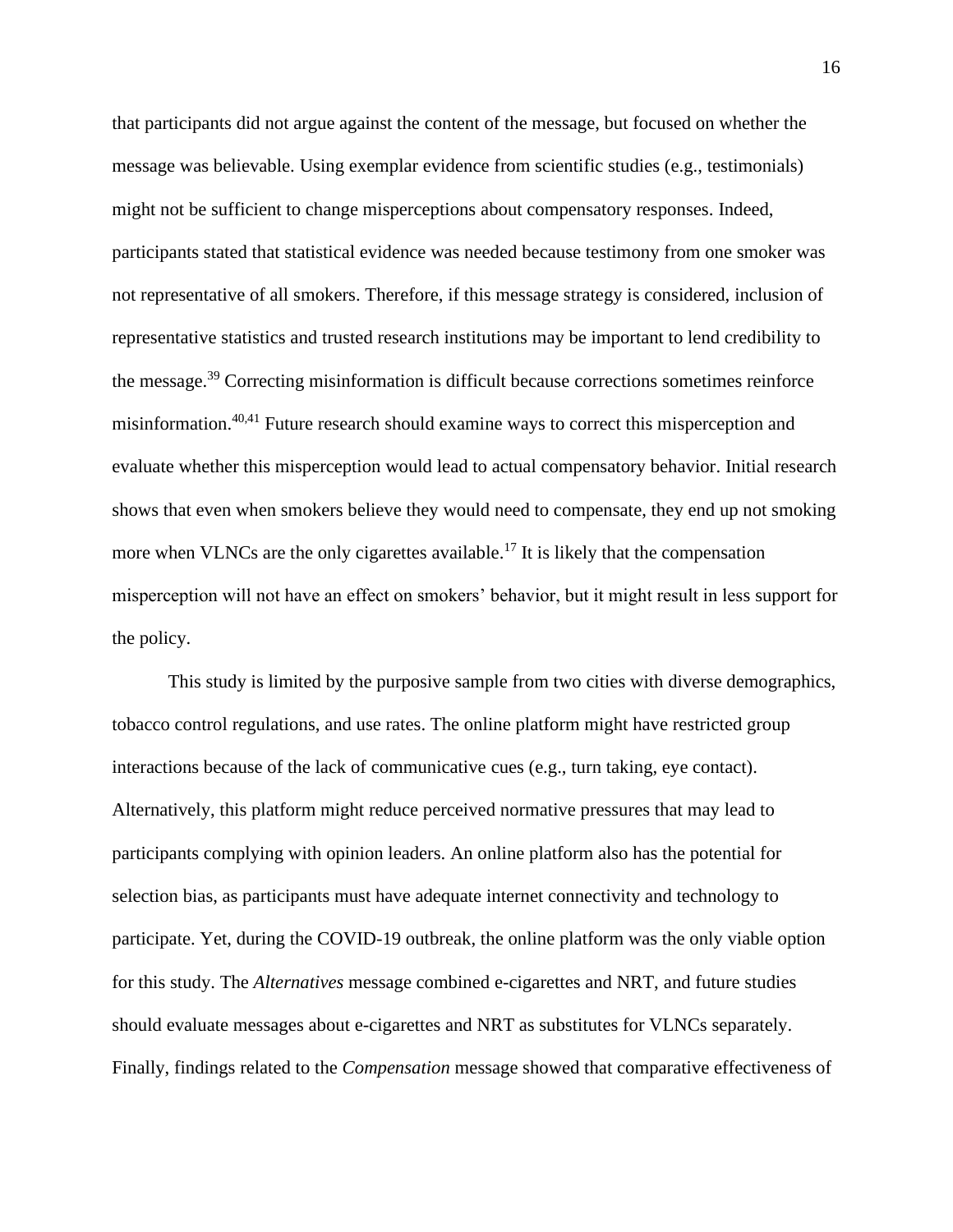testimonial and statistical messages varies dependent on context and individual characteristics. Thus, future studies should evaluate messages focusing on statistical arguments.

In conclusion, communication campaigns on reduced nicotine policy should consider specific target audiences. There might not be a "one-size fits all" message for the public, but campaigns typically include multiple messages which together can address the potential pitfalls of a single message type. In our study, messages highlighting the harmful chemicals in VLNCs seemed to be perceived as effective across all groups. They should be combined with efficacy messages that might be particularly helpful for exclusive smokers thinking about quitting because such messages were perceived by these smokers as giving them hope to give up. However, attention should be paid to the congruency between images and text for this message type, and positively framed efficacy messages should not be shown alone to nonsmokers and former smokers because they perceived them as promoting VLNCs. Messages focusing on alternative sources of nicotine might not be necessary as dual users indicated willingness to switch to e-cigarettes in response to all types of messages and other groups were not interested in alternative sources of nicotine. These results should be considered in future messages designed to communicate about VLNCs.

Word Count: 3,998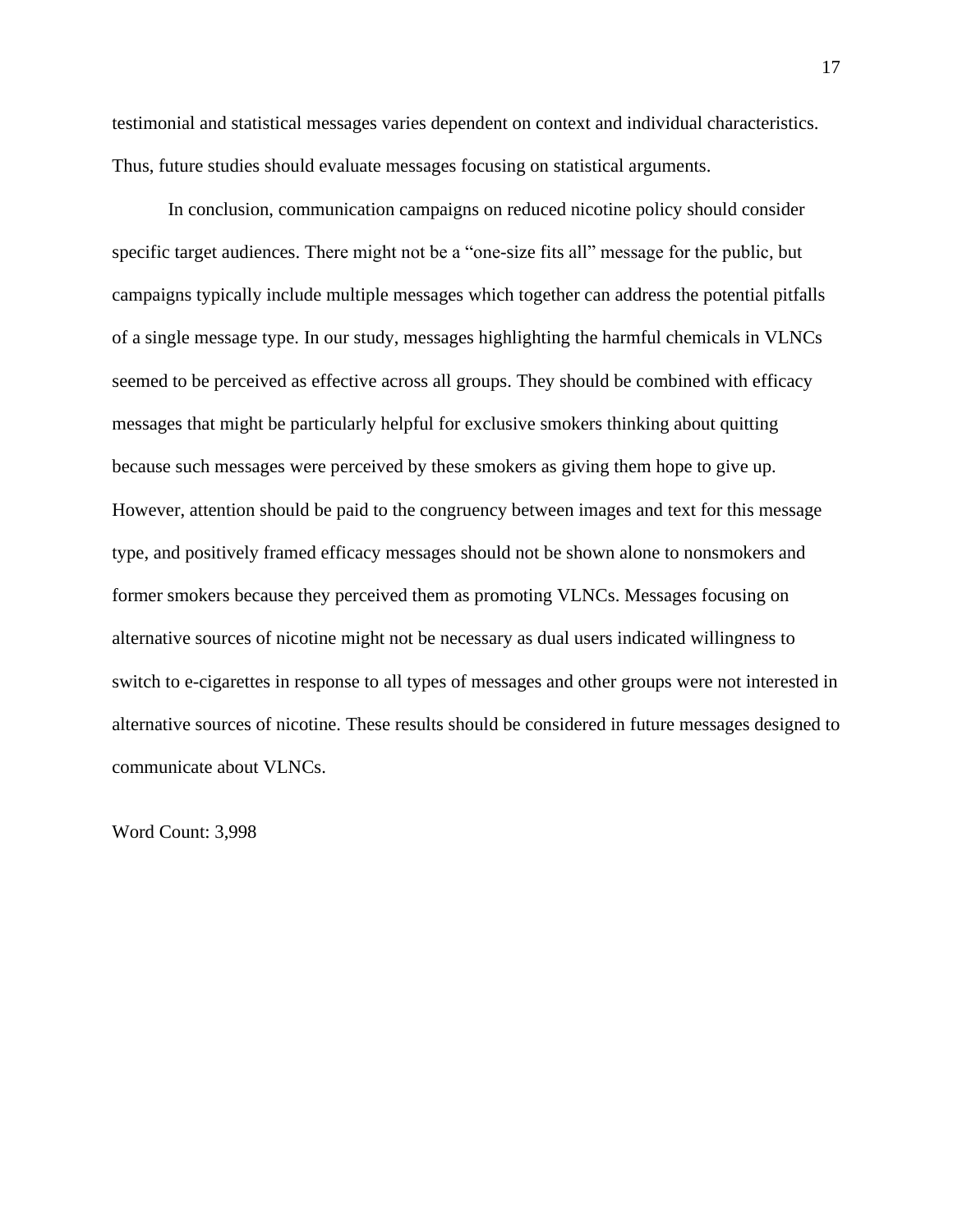**Funding:** Research reported in this publication was supported by the National Cancer Institute of the National Institutes of Health and the Food and Drug Administration Center for Tobacco Products (R01CA239308). The content is solely the responsibility of the authors and does not necessarily represent the official views of the National Institutes of Health or the Food and Drug Administration.

**Contributors:** HTD drafted the manuscript. EEL and HTD coded the transcripts. LP and JFT conceptualized and supervised the study. All authors contributed to the interpretation of the results and revision of the paper.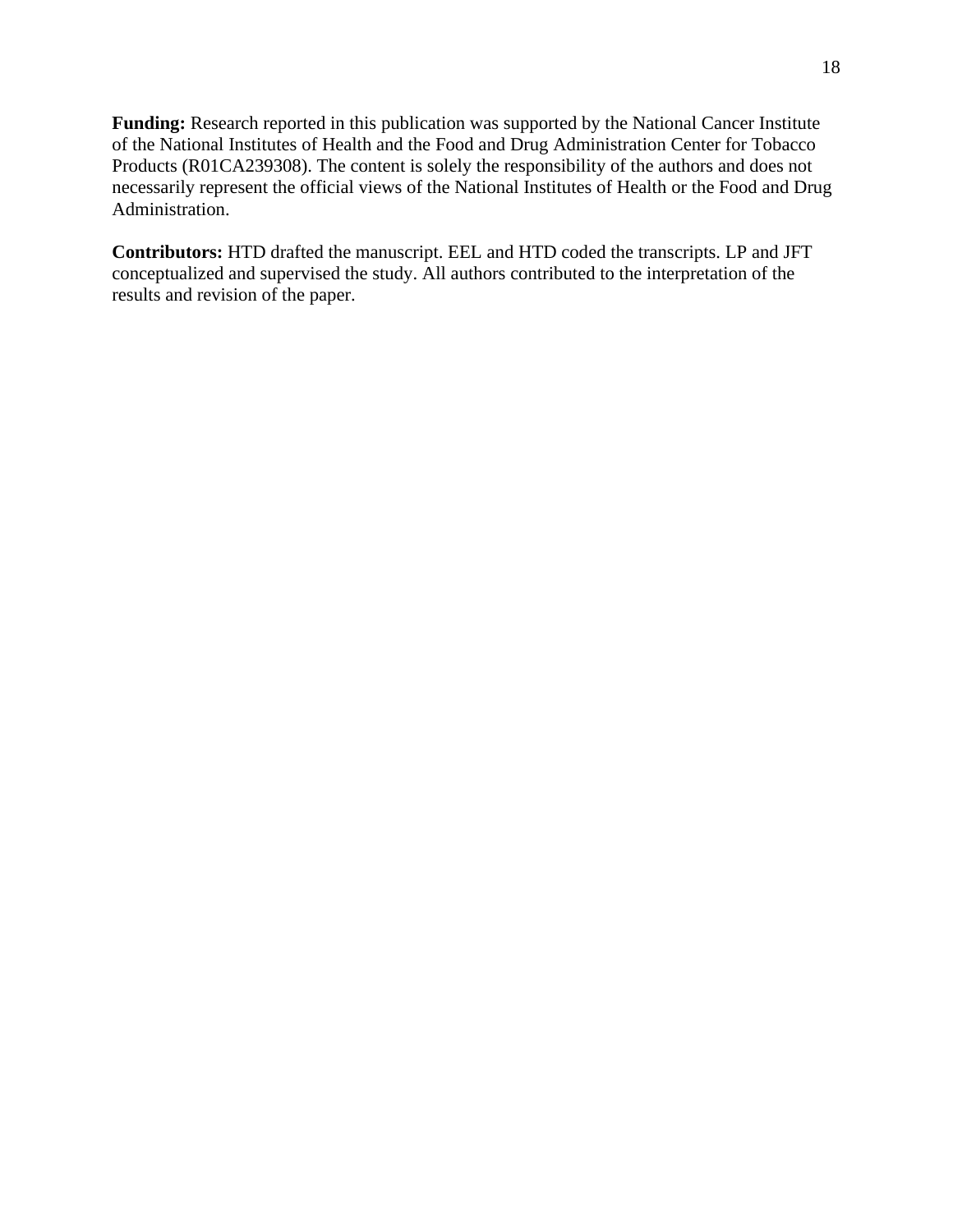#### **References**

- 1. World Health Organization. WHO global report on trends in prevalence of tobacco smoking, 2015. July 20, 2020. https:// apps. who. int/ iris/ bitstream/ handle/ 10665/ 156262/ 9789241564922\_ eng. pdf? sequence=1
- 2. U.S. Department of Health and Human Services. The health consequences of smoking: 50 years of progress: a report of the Surgeon General, 2014. July 20, 2020. https://www. ncbi. nlm. nih. gov/ books/ NBK179276/ pdf/ Bookshelf\_ NBK179276. pdf
- 3. Benowitz NL. Nicotine addiction. *N Engl J Med.* 2010;362(24):2295-2303. doi: 10.1056/NEJMra0809890
- 4. Apelberg BJ, Feirman SP, Salazar E, et al. Potential public health effects of reducing nicotine levels in cigarettes in the United States. *N Engl J Med*. 2018;378(18):1725-1733. doi:10.1056/NEJMsr1714617
- 5. Gottlieb S, Zeller M. A nicotine-focused framework for public health. *N Engl J Med*. 2017;377(12):1111-1114. doi:10.1056/NEJMp1707409
- 6. O'Brien EK, Nguyen AB, Persoskie A, et al. U.S. adults' addiction and harm beliefs about nicotine and low nicotine cigarettes. *Prev Med*. 2017;96:94-100. doi:10.1016/j.ypmed.2016.12.048
- 7. Denlinger-Apte RL, Joel DL, Strasser AA, et al. Low nicotine content descriptors reduce perceived health risks and positive cigarette ratings in participants using very low nicotine content cigarettes. *Nicotine Tob Res*. 2017;19(10):1149-1154. doi:10.1093/ntr/ntw320
- 8. Byron MJ, Jeong M, Abrams DB, et al. Public misperception that very low nicotine cigarettes are less carcinogenic. *Tob Control*. 2018;27(6):712-714. doi:10.1136/tobaccocontrol-2017-054124
- 9. Denlinger-Apte, R. L., Cassidy, R. N., Colby, S. M., et al. Effects of Cigarette Nicotine Content and Menthol Preference on Perceived Health Risks, Subjective Ratings, and Carbon Monoxide Exposure Among Adolescent Smokers. *Nicotine & Tobacco Res.*  2019;*21*(Supplement1), 56-62. https://doi.org/10.1093/ntr/ntz127
- 10. Bottorff, J. L., Johnson, J. L., Moffat, B., et al. Adolescent constructions of nicotine addiction. *The Canadian Journal of Nursing Research*, 2004;36(1), 22–39.
- 11. O'Loughlin, J., Kishchuk, N., DiFranza, J., et al. The hardest thing is the habit: A qualitative investigation of adolescent smokers' experience of nicotine dependence. *Nicotine & Tobacco Re*, 2002;*4*(2), 201–209. https://doi.org/10.1080/14622200210123000
- 12. Mumford EA, Pearson JL, Villanti AC, et al. Nicotine and e-cigarette beliefs and policy support among US smokers and nonsmokers. *Tob Regul Sci*. 2017;3(3):293-305.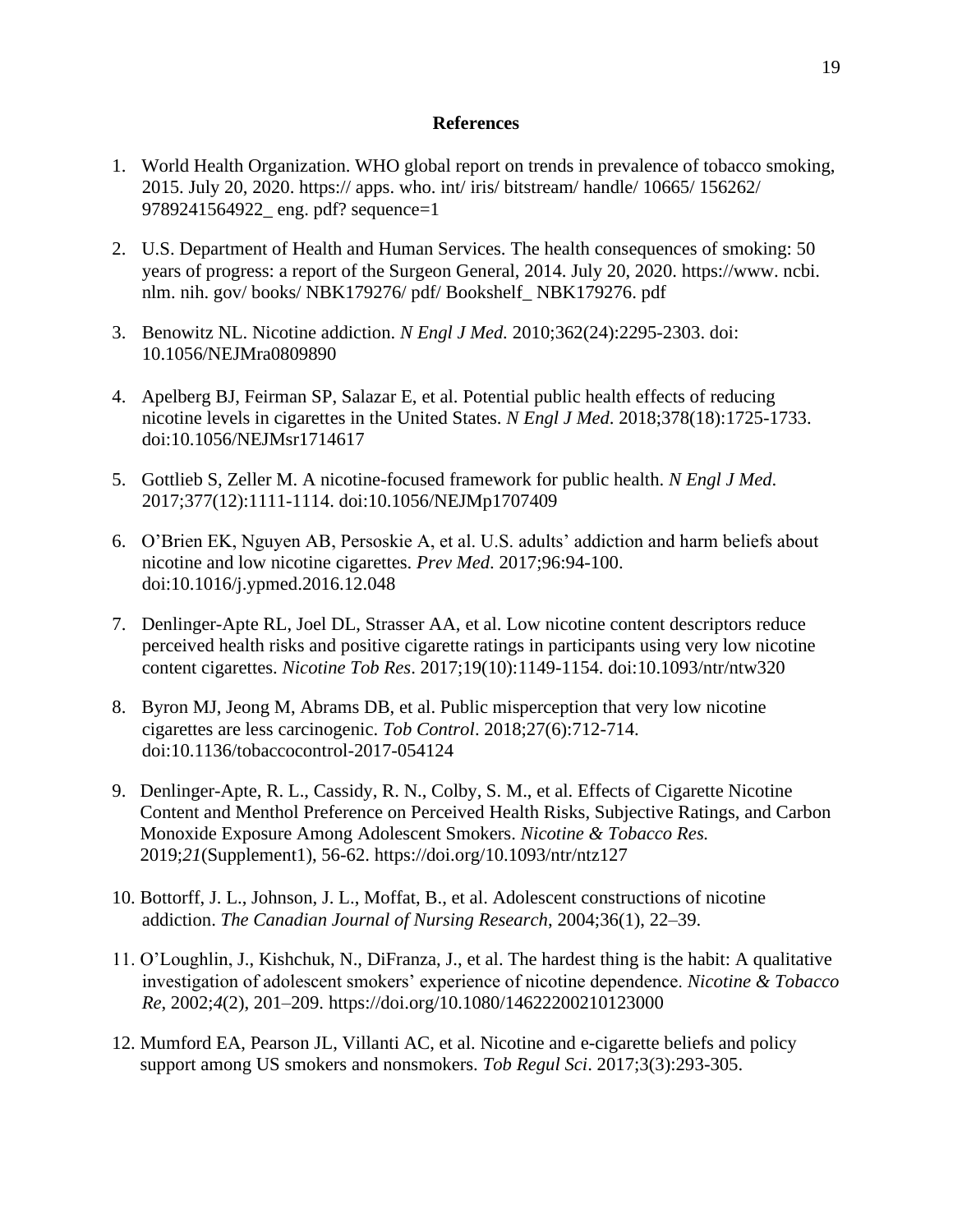- 13. Benowitz NL, Donny EC, Edwards KC, et al. The role of compensation in nicotine reduction. *Nicotine Tob Res*. 2019 Dec 23;21(Suppl 1):S16-S18. doi: 10.1093/ntr/ntz120
- 14. Smith TT, Koopmeiners JS, White CM, et al. The impact of exclusive use of very low nicotine cigarettes on compensatory smoking: an inpatient crossover clinical trial. *Cancer Epidemiol Biomarkers Prev*. 2020;29(4):880-886. doi: 10.1158/1055-9965.EPI-19-0963
- 15. Smith TT, Koopmeiners JS, Hatsukami DK, et al. Mouth-level nicotine intake estimates from discarded filter butts to examine compensatory smoking in low nicotine cigarettes. *Cancer Epidemiol Biomarkers Prev.* 2020;29(3):643-649. doi: 10.1158/1055-9965.EPI-19-0905
- 16. Byron MJ, Hall MG, King JL, et al. Reducing nicotine without misleading the public: descriptions of cigarette nicotine level and accuracy of perceptions about nicotine content, addictiveness, and risk. *Nicotine Tob Res*. 2019;21(Supplement\_1):S101-S107. doi:10.1093/ntr/ntz161
- 17. Denlinger-Apte, R. L., White, C. M., Donny, E. C., et al. "I actually finally feel like the cigarettes aren't controlling me."–Interviews with participants smoking very low nicotine content cigarettes during a residential study. *Drug and Alcohol Dep*, 2020.108465
- 18. Braddock, K., & Dillard, J. P. Meta-analytic evidence for the persuasive effect of narratives on beliefs, attitudes, intentions, and behaviors. *Communication Monographs*, 2016;83(4), 446–467. doi: 10.1080/03637751.2015.1128555
- 19. Moyer-Gusé, E., & Nabi, R. L. Explaining the effects of narrative in an entertainment television program: Overcoming resistance to persuasion. *Human Comm Res*, 2010;36(1), 26–52. Doi: 10.1111/j.1468-2958.2009.01367.x
- 20. Ratcliff, C. L., & Sun, Y. (2020). Overcoming resistance through narratives: Findings from meta-analytic review. *Human Comm Res*, 2020. Doi: 10.1093/hcr/hqz017
- 21. Braun V, Clarke V. Using thematic analysis in psychology. *Qual Res Psychol*. 2006;3(2):77- 101. doi:10.1191/1478088706qp063oa
- 22. Anshari D, Yong H-H, Borland R, et al. Which type of tobacco product warning imagery is more effective and sustainable over time? A longitudinal assessment of smokers in Canada, Australia and Mexico. *BMJ Open*. 2018;8(7):e021983. doi:10.1136/bmjopen-2018-021983
- 23. Cho YJ, Thrasher JF, Yong H-H, et al. Path analysis of warning label effects on negative emotions and quit attempts: a longitudinal study of smokers in Australia, Canada, Mexico, and the US. *Soc Sci Med*. 2018;197:226-234. doi: [10.1016/j.socscimed.2017.10.003](https://doi-org.proxy-remote.galib.uga.edu/10.1016/j.socscimed.2017.10.003)
- 24. Thrasher JF, Brewer NT, Niederdeppe J, et al. Advancing tobacco product warning labels research methods and theory: a summary of a grantee meeting held by the US National Cancer Institute. *Nicotine Tob Res*. 2019;21(7):855-862. doi: [10.1093/ntr/nty017](https://doi-org.proxy-remote.galib.uga.edu/10.1093/ntr/nty017)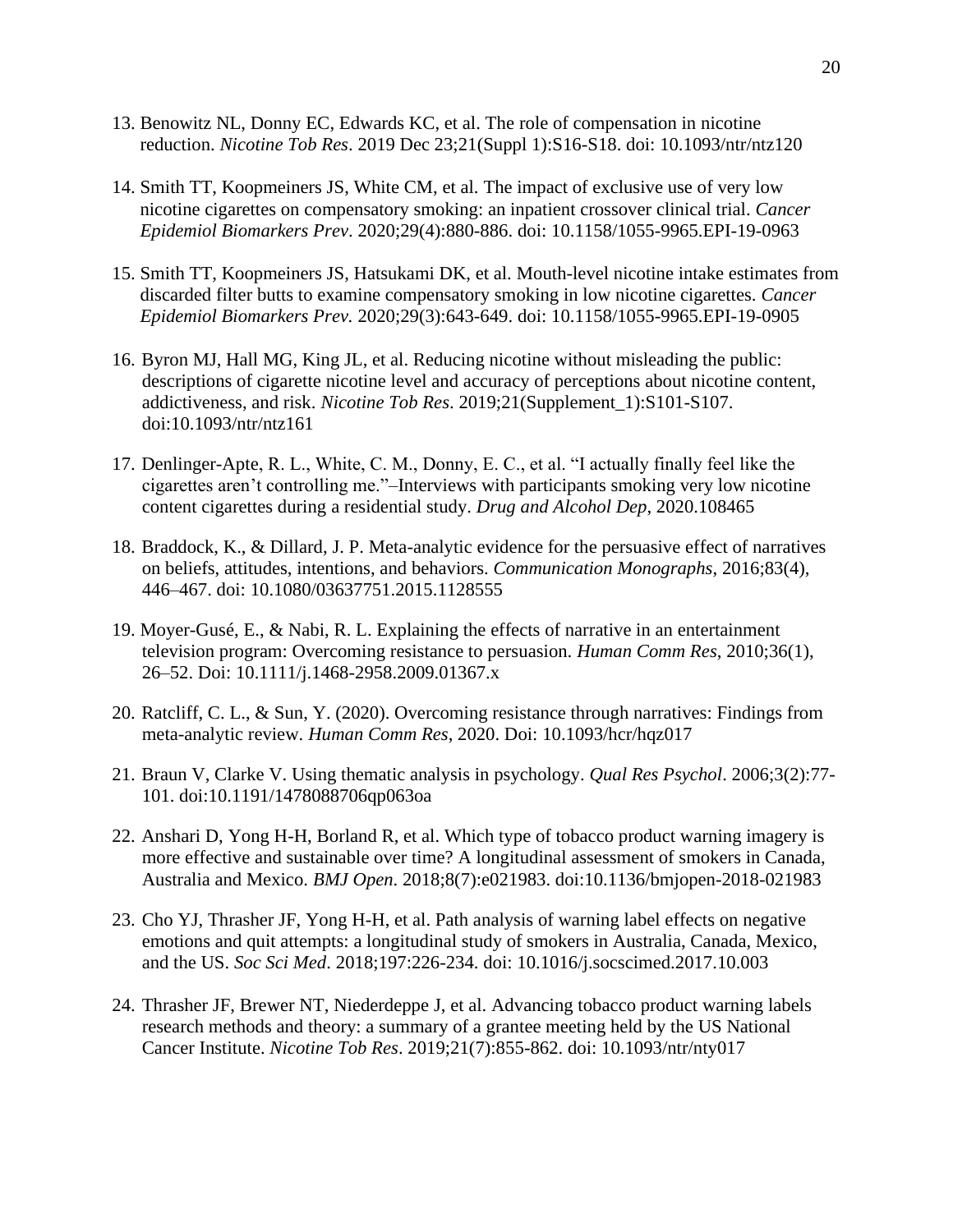- 25. Hall MG, Sheeran P, Noar SM, et al. Negative affect, message reactance and perceived risk: how do pictorial cigarette pack warnings change quit intentions? *Tob Control*. 2018;27(e2):e136-e142. doi:10.1136/tobaccocontrol-2017-053972
- 26. Owusu D, Lawley R, Yang B, et al. 'The lesser devil you don't know': a qualitative study of smokers' responses to messages communicating comparative risk of electronic and combusted cigarettes. *Tob Control*. 2020;29:217-223. doi:10.1136/tobaccocontrol-2018- 054883
- 27. Popova L, McDonald EA, Sidhu S, et al. Perceived harms and benefits of tobacco, marijuana, and electronic vaporizers among young adults in Colorado: implications for health education and research. *Addiction*. 2017;(10):1821-1829. doi:10.1111/add.13854
- 28. Walton K, Wang TW, Schauer GL, et al. State-specific prevalence of quit attempts among adult cigarette smokers - United States, 2011-2017. *Morb Mortal Wkly Rep*. 68(28):621-626. doi:http://dx.doi.org/10.15585/mmwr.mm6828a1
- 29. Moodie C. Adult smokers' perceptions of cigarette pack inserts promoting cessation: a focus group study. *Tob Control*. 2018;27(1):72-77. doi:10.1136/tobaccocontrol-2016-053372
- 30. Thrasher JF, Islam F, Davis RE, et al. Testing cessation messages for cigarette package inserts: findings from a best/worst discrete choice experiment. *Int J Environ Res Public Health*. 2018;15(2):1-21. doi:10.3390/ijerph15020282
- 31. Creamer MR, Wang TW, Babb S, et al. Tobacco product use and cessation indicators among adults - United States, 2018. *Morb Mortal Wkly Rep*. 68(45):1013-1019. doi: [10.15585/mmwr.mm6845a2](https://dx-doi-org.proxy-remote.galib.uga.edu/10.15585%2Fmmwr.mm6845a2)
- 32. Witte K. Putting the fear back into fear appeals: the extended parallel process model. *Commun Monogr*. 1992;59(4):329-349. doi:10.1080/03637759209376276
- 33. Popova L. Scaring the snus out of smokers: testing effects of fear, threat, and efficacy on smokers' acceptance of novel smokeless tobacco products. *Health Commun*. 2014;29(9):924-936. doi:10.1080/10410236.2013.824063
- 34. Popova L. The extended parallel process model: illuminating the gaps in research. *Health Educ Behav*. 2012;39(4):455-473. doi:10.1177/1090198111418108
- 35. Brehm SS, Brehm JW. Psychological reactance: a theory of freedom and control. Academic Press; 2013.
- 36. Miller CH, Lane LT, Deatrick LM, et al. Psychological reactance and promotional health messages: the effects of controlling language, lexical concreteness, and the restoration of freedom. *Hum Commun Res*. 2007;33(2):219-240. Doi: [10.1111/j.1468-2958.2007.00297.x](https://doi-org.proxy-remote.galib.uga.edu/10.1111/j.1468-2958.2007.00297.x)
- 37. Popova L, Owusu D, Nyman AL, et al. Effects of framing nicotine reduction in cigarettes on anticipated tobacco product use intentions and risk perceptions among us adult smokers. *Nicotine Tob Res*. 2019;21(Supplement\_1):S108-S116. doi:10.1093/ntr/ntz146